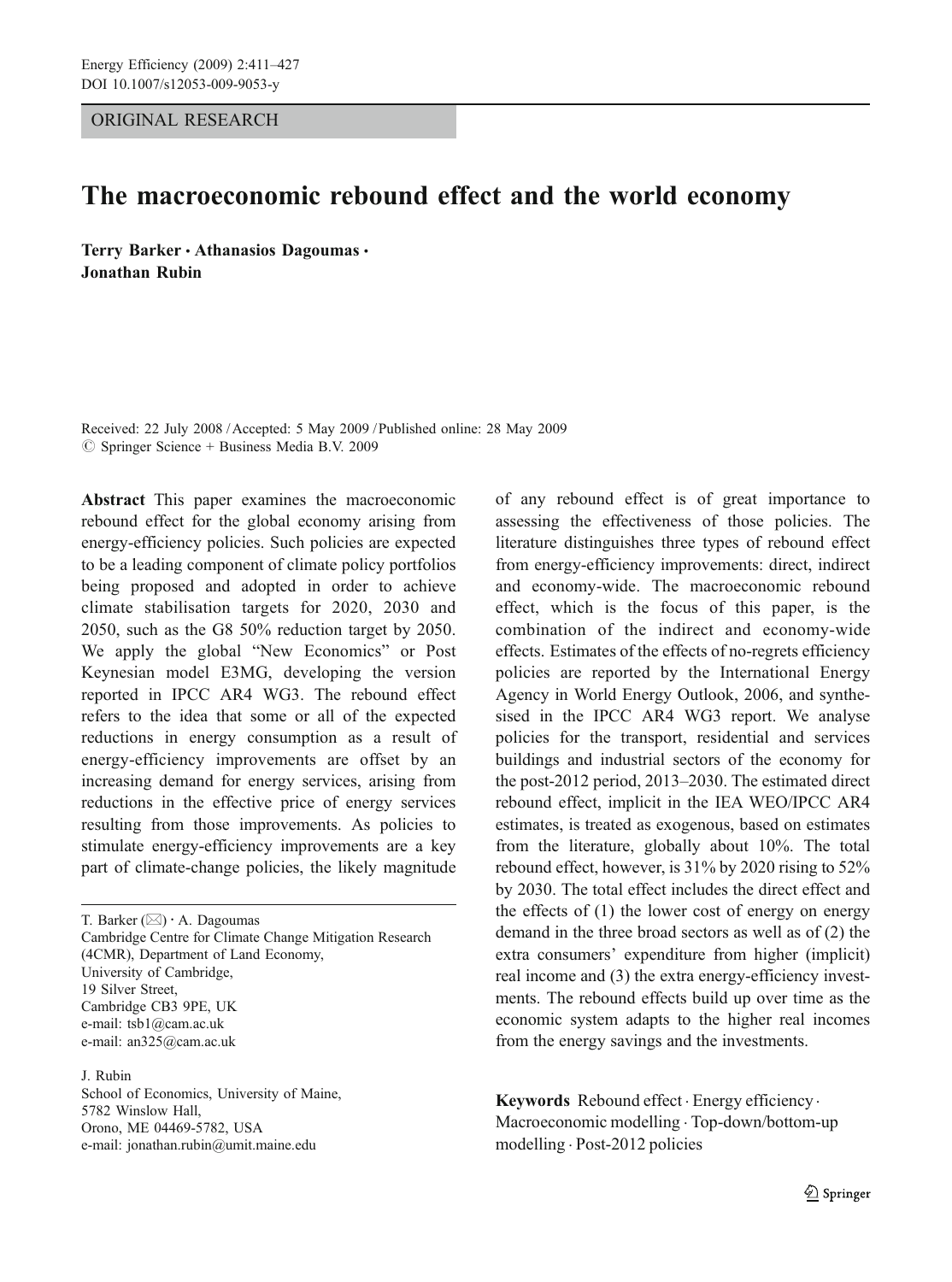# Introduction

This paper explores the macroeconomic rebound effects for the global economy from climate policies based on energy-efficiency improvements and programmes reported by the International Energy Agency (IEA [2005](#page-15-0)) in the World Energy Outlook 2006 (IEA [2006](#page-15-0)), synthesised in the 2007 IPCC Report and discussed elsewhere in this volume. We use a global "New Economics", Post Keynesian model with estimated energy demand equations to illustrate the potential scale of the rebound problem and suggest how policy portfolios and strategies can be developed to manage, monitor and counter the rebound effects.

The rebound effect refers to the idea that some or all of the expected reductions in energy consumption as a result of energy-efficiency improvements are offset by an increasing demand for energy services, arising from reductions in the effective price of energy services resulting from those improvements (Greening et al. [2000](#page-15-0) for a survey). As policies to stimulate energy-efficiency improvements are a key part of climate-change policies (Geller et al. [2006](#page-15-0)), the likely magnitude of any rebound effect is of great importance to assessing the effectiveness of those policies. However, the magnitude, the definition and the scope of rebound effects are controversial (Brookes [1990](#page-15-0); Grubb [1990\)](#page-15-0).

The literature distinguishes between three types of rebound effect from energy-efficiency improvements: direct, indirect and economy-wide (Greening et al. [2000\)](#page-15-0):

- Direct rebound effects: Improved energy efficiency for a particular energy service will decrease the effective price of that service and should therefore lead to an increase in consumption of that service. This will tend to offset the expected reduction in energy consumption provided by the efficiency improvement.
- Indirect rebound effects: For consumers, the lower effective price of the energy service will lead to changes in the demand for other goods and services. To the extent that these require energy for their provision, there will be indirect effects on aggregate energy consumption.
- Economy wide rebound effects: A fall in the real price of energy services will reduce the price of intermediate and final goods throughout the

economy, leading to a series of price and quantity adjustments, with energy-intensive goods and sectors gaining at the expense of less energyintensive ones. Energy-efficiency improvements may also increase economic growth, which should itself increase energy consumption.

Of particular interest for global climate (and energy) policy is the magnitude of the macroeconomic rebound effect, which we take to cover the indirect and economy-wide rebound effects extended to include effects on consumption from the implicit higher real income and investment required for the energyefficiency policies to be effective. The Khazzoom– Brookes postulate (Khazzoom [1980](#page-16-0); Brookes [1990;](#page-15-0) Saunders [1992,](#page-16-0) [2000](#page-16-0)) is an interpretation of the rebound effect at the macroeconomic level suggesting that the aggregate energy saving from energyefficiency measures might be offset by associated increases in energy demand. If the energy-efficiency measures lead eventually to even more energy being consumed than otherwise, the rebound effect has been termed a "backfire" effect (Saunders [2000,](#page-16-0) p. 440).

The underlying assumption in our analysis is that the no-regrets options can be identified by targeted policies and measures and that they pay for themselves assuming social discount rates. There will be an investment cost of the measures, but it is assumed that resources will be available so that the investment will not replace other investment or consumption, i.e. there are underemployed resources in the system sufficient to avoid inflation. This assumption is more plausible when the construction industry is working at less than full capacity as it is after 2008 in many countries as an outcome of the "credit crunch" of 2007 and 2008.

The macroeconomic rebound effect considered in this paper is the combination of the indirect and economy-wide effects. We start with the estimated effects of the no-regrets options for final demand for electricity and fossil fuels that are synthesised by the IEA in the World Energy Outlook 2006 (IEA [2006\)](#page-15-0). This report in agreement with the IPCC AR4 considers that electricity savings are found at relatively low costs, and they are, therefore, expected to be implemented first. The assessed effects cover energy saving from energy-efficiency policies for Transport, residential-service Buildings (henceforth "Buildings"), and Industry broad sectors of the economy for the post-2012 period, 2013–2030.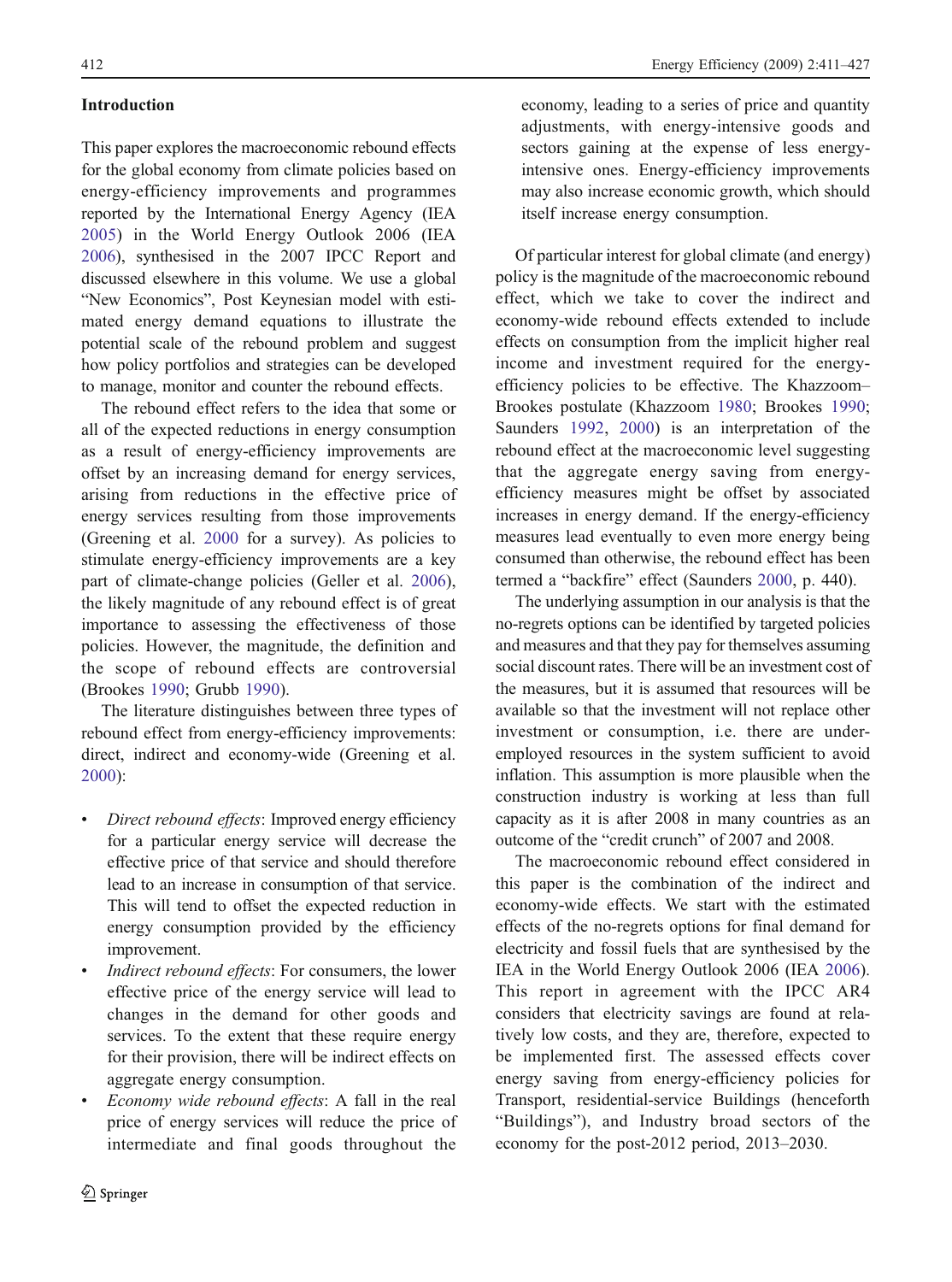The overall results are decomposed into effects assuming first that each of the three sectors undertake the policies unilaterally but implemented for both the OECD and non-OECD regions and second that the OECD regions and the non-OECD regions take unilateral action across the three sectors. Finally, we have assessed and reported below where the rebound effects originate by dividing them up into

- 1. direct rebound effects assumed to be implicit in the IEA estimates
- 2. effects from the energy savings per se, reducing costs and prices for households, businesses and governments
- 3. effects from the extra imputed real incomes accruing to consumers as a result of lower spending on traditional biomass, oil, gas and electricity
- 4. effects from the higher investment required to generate the energy savings.

"Literature review" of the paper provides a brief review of the debates on the macroeconomic rebound effect in relation to energy (and climate) policy. "[Modelling](#page-3-0)" describes the approach taken here to modelling the macroeconomic rebound effect. "[Descrip](#page-7-0)[tion of policies and scenarios](#page-7-0)" describes the IEA WEO 2006 (IEA [2006](#page-15-0)) energy-efficiency policies incorporated into this modelling and the scenarios used. "[Results](#page-10-0)" describes the results, including the overall impacts of energy-efficiency policies on energy demand, economic activity and  $CO<sub>2</sub>$  emissions and the sources and magnitude of the macroeconomic rebound effect. "[Conclusions](#page-14-0)" provides some conclusions.

## Literature review

The literature on the rebound effect has developed in recent years as climate mitigation has moved up the policy agenda (Herring and Sorrell [2009;](#page-15-0) Herring [2004](#page-15-0); Schipper and Grubb [2000;](#page-16-0) Vikström, [2004](#page-16-0); Grepperud and Rasmussen [2004](#page-15-0); International Energy Agency [2005;](#page-15-0) Sorrell and Dimitropoulos [2007](#page-16-0); Sorrell [2007\)](#page-16-0). The topic has proved controversial, partly through differences between an energy-engineering approach, which identifies no-regrets options for energy efficiency and which is normally adopted in "bottom-up" energy systems models, and a traditional economics approach, which assumes that no-regrets options do not exist, except in the case of market failures, and which is adopted in "top-down" equilibrium models assuming no market failures. However, the debate is also about the source of the energy-efficiency improvements, i.e. whether they come from the energy-efficiency policies or from a general improvement in productivity of energy-using equipment. The different assumptions about the source have different consequences because the policies require investment in energy-saving equipment such as more efficient vehicle engines, or home insulation, to be effective, whereas the energy saving from technological progress is treated as "manna from heaven" in the top-down models.

Brookes ([1990\)](#page-15-0) adopted the traditional economic argument that technological progress has led to significant increases in energy productivity but that this has been offset by faster growth in general productivity and output and so to higher energy use. Policies for improved energy efficiency may lead to higher energy use ("backfire" in the literature) and a rise in GHG emissions, depending on the source of energy, unless energy prices increased at the same time the energy-efficiency policies were introduced. Grubb [\(1990](#page-15-0)) opposed this interpretation, arguing that there are significant differences between 'naturallyoccurring' energy-efficiency improvements from on-going technological change, and energy-efficiency improvements as a result of targeted policies and measures. The differences between the two sides reflect a different view of the efficiency of the market. If the market is perfectly efficient, then the traditional view holds and the efficiency improvements come from exogenous technological change. If there are market failures, then policies can address them, and efficiencies can be improved but require additional investment.

The issue was first raised in The Coal Question (Jevons [1865/](#page-16-0)1905). He argued: 'It is a confusion of ideas to suppose that the economical use of fuel is equivalent to diminished consumption. The very contrary is the truth' …'The reduction of the consumption of coal, per ton of iron, to less than one third of its former amount, was followed, in Scotland, by a tenfold increase in total consumption, between the years 1830 and 1863, not to speak of the indirect effect of cheap iron in accelerating other coalconsuming branches of industry'. Jevons was one of the first neoclassical economists, and the issue here is one of rapid technological change in the whole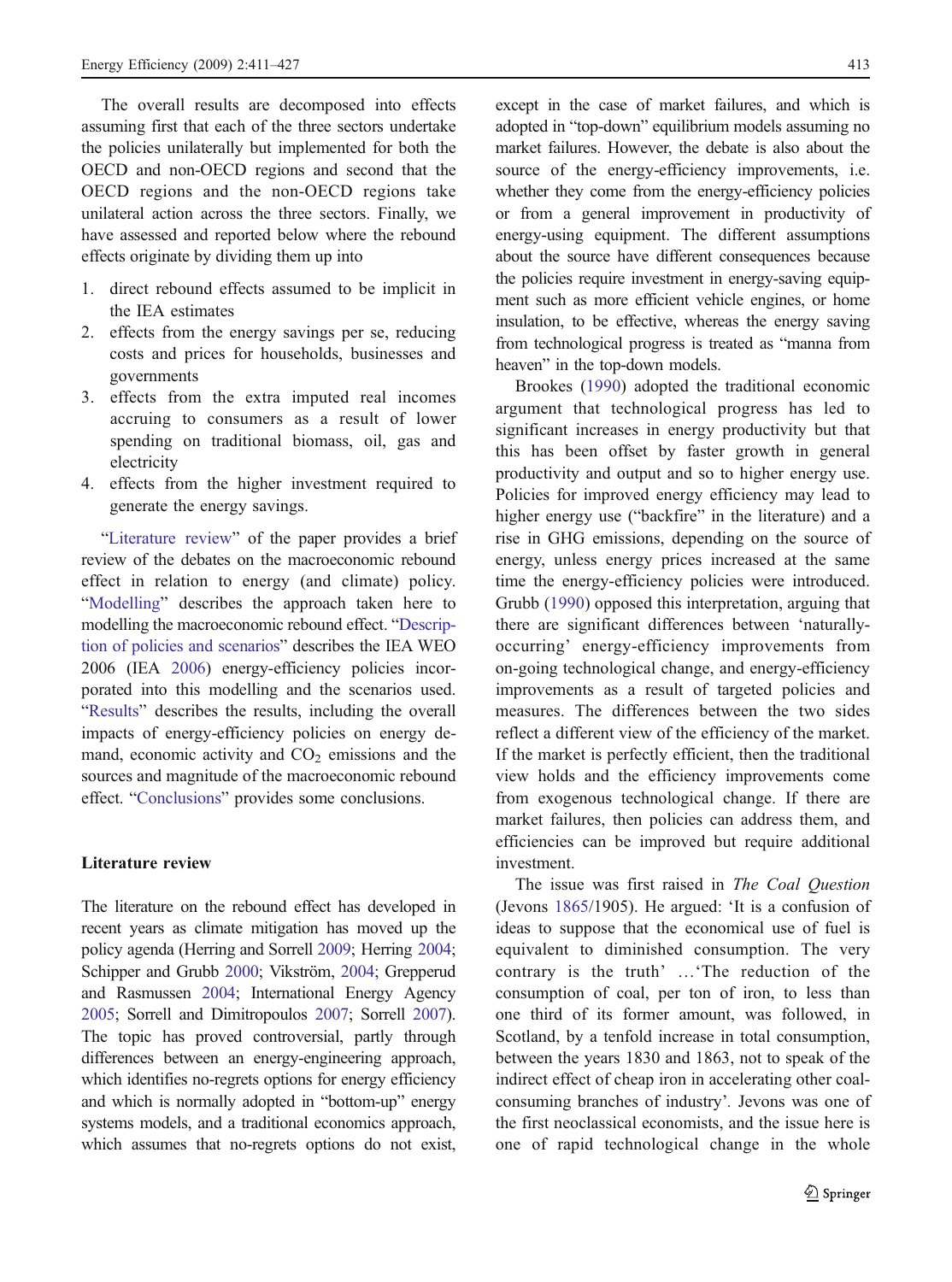<span id="page-3-0"></span>economy (the Industrial Revolution). He is not considering either energy-efficiency policies or market failures, so his analysis is less relevant to the effects of energy-efficiency policies today. However, the general issue of lower cost of energy services and rapid economic development is relevant in late twentieth century and in projections to 2030, with India and China transforming their economies.

One of the main reasons behind the debate is the lack of a rigorous theoretical framework that can describe the mechanisms and consequences of the rebound effect at the macro-economic level (Dimitropoulos [2007](#page-15-0)). There exist several models built on different economic framework, e.g. Post Keynesian models, neoclassical models of economic growth, computable general equilibrium models and alternative models for policy evaluation which were used to evaluate the rebound effect (Barker et al. [2007;](#page-15-0) Grepperud and Rasmussen [2004](#page-15-0); Saunders [2008;](#page-16-0) Small and Van Dender [2007;](#page-16-0) Sorrell [2007](#page-16-0); Sorrell et al. [2009;](#page-16-0) Wei [2006\)](#page-16-0). The multi-disciplinary risk analysis carried out by the Stern Review team (Stern [2006](#page-16-0)) and the IPCC 4th Assessment Report (IPCC AR4 [2007](#page-16-0)) has highlighted that important weaknesses of the traditional, neoclassical approach, especially as regards the treatment of uncertainty and risks challenges the validity or confidence that policy makers should place in policies that have long and (largely) irreversible consequences. The equilibrium-based models by themselves are not, in our view, appropriate for providing an adequate understanding of the climate change problem (Barker [2008\)](#page-15-0), especially where energy-efficiency measures constitute basic climate policies. The rebound effect relevant in the study of climate change mitigation is essentially a behavioural response to an improvement in energy efficiency that comes not as "manna from heaven" but from detailed sectoral policies designed to identify and overcome market failures. Modelling approaches that fail to include the apparent market failures arising when consumer and business behaviours are assessed in detail (i.e. by assuming that such failures do not exist) may not properly estimate this effect.

Mandated efficiency improvements (appliance standards, residential and services building codes, fuel economy standards) and efficiency improvements from education or recognition of opportunities (better business practices) are basically different from price (tax) or quantity (emission allowances) policies.

Efficiency standards overcome two market failures: first social rates of return are generally lower than private rates of return, so more and stronger measures are justified; and second under conditions of risk aversion (a particular piece of capital may not deliver the expected return), society should be risk neutral with respect to capital improvements and can offset private risks by collective action, whereas private individual agents are likely to be more risk averse and hence less likely to take action. For example, first purchasers of private automobiles typically hold these capital purchases for 5 years. If the price of new automobiles increases due to fuel-economy technologies, the sales-weighted average value of automobiles, on average after 5 years discounting at 3%pa, provides an effective residual value of 32.8% (US DfT [2008](#page-16-0), p. VII-42). This is far below the lifetime social benefits that accrue from the average new car vehicle lifetime of 15 years. Thus, there are significant market failures, including principal-agent failures (or a mismatch between social and private behaviour) that cause systemic inefficiencies in energy-capital-investment decisions. These principal agent problems, plus those ignored by a lack of widespread markets for climate change damages, are not reflected in market energy costs.

To allow for such market failures, a global "New Economics", Post Keynesian model, namely the Energy-Environment-Economy Model at the Global level (E3MG) has been used to confirm the scale and importance of the macroeconomic rebound effect.

#### Modelling

The macroeconomic rebound effect arising from IEA WEO 2006 (IEA [2006\)](#page-15-0) energy-efficiency policies and programmes is investigated here using E3MG, a sectoral dynamic macroeconomic model of the global economy, which has been designed to assess options for climate and energy policies and to allow for energy-environment-economy (E3) interactions (Barker et al. [2006](#page-15-0); Barker [2008\)](#page-15-0). The model contains 41 production sectors, which enables a more accurate representation of the effects of policies than is common in most macroeconomic modelling approaches. The model addresses the issues of energy security and climate stabilisation both in the medium and long terms, with particular emphasis on dynam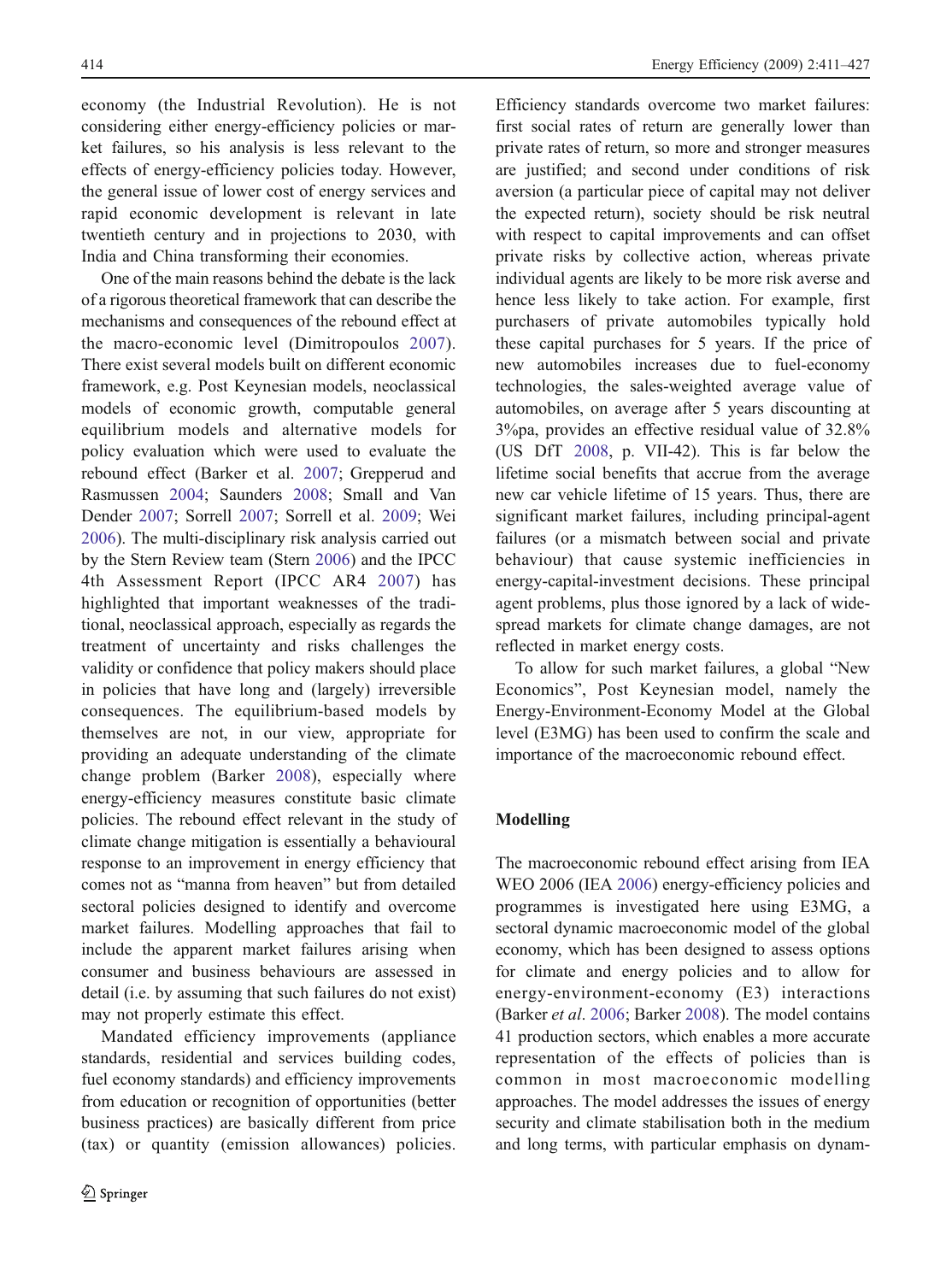ics, uncertainty and the design and use of economic instruments, such as emission allowance trading schemes. E3MG is a non-equilibrium model with an open structure such that labour, foreign exchange and public financial markets are not necessarily closed. It is very disaggregated, with 20 world regions, 12 energy carriers, 19 energy users, 28 energy technologies, 14 atmospheric emissions and 41 production sectors, with comparable detail for the rest of the economy. The model represents a novel long-term economic modelling approach in the treatment of technological change, since it is based on crosssection and time-series data analysis of the global system 1973-2002 (in the version used for this paper) using formal econometric techniques, and thus provides a different perspective on stabilisation costs.

The model is based upon a Post Keynesian economic view of the long-run. In other words, in modelling long-run economic growth and technological change we have adopted the "history" approach<sup>1</sup> of cumulative causation and demand-led growth<sup>2</sup> (Kaldor [1957,](#page-16-0) Kaldor [1972](#page-16-0), Kaldor [1985](#page-16-0); Setterfield [2002\)](#page-16-0), focusing on gross investment (Scott [1989\)](#page-16-0) and trade (McCombie and Thirlwall [1994](#page-16-0), [2004](#page-16-0)), and incorporating technological progress in gross investment enhanced by R&D expenditures. Other Post Keynesian features of the model (see Holt [2007](#page-15-0), for a discussion of such features) include: varying returns to scale (that are derived from estimation), nonequilibrium, not assuming full employment, varying degrees of competition, the feature that industries act as social groups and not as a group of individual firms (i.e. no optimisation is assumed but bounded rationality is implied), and the grouping of countries and regions has been based on political criteria. At the global level, accounting conventions are imposed so that the expenditure components of GDP add up to total GDP and total exports equal total imports at a sectoral level allowing for imbalances in the data.

For the representation of the electricity generation and supply sector E3MG incorporates a dynamic bottom-up simulation submodel, the Energy Technology Model (ETM), which implements a probabilistic theory for the penetration of the energy technologies in the market (Anderson and Winne [2004\)](#page-15-0). The ETM submodel is designed to account for the fact that a large array of non-carbon options is emerging, though their costs are generally high relative to those of fossil fuels. However, costs are declining relatively with innovation, R&D investment and learning-by-doing. The ETM does not adopt a cost optimization technique for modelling the electric system expansion and the dispatch of the different technologies. But it combines a detailed representation of their economic, technical and environmental performance with historical data in order to assess their capability to substitute away from a "marker" technology. The implementation of different policies through time, such as incentives, regulation, and revenue recycling allow low or non-carbon options to meet a larger part of global energy demand. The process of substitution is also argued to be highly non-linear, involving threshold effects. ETM includes 28 representative energy technologies, described by 21 technology characteristics, being less detailed than bottom-up models such as the POLES ([http://upmf](http://upmf-grenoble.fr/iepe/Recherche/indexe.html)[grenoble.fr/iepe/Recherche/indexe.html\)](http://upmf-grenoble.fr/iepe/Recherche/indexe.html), MARKAL and TIMES [\(http://www.etsap.org/applicationGlobal.](http://www.etsap.org/applicationGlobal.asp) [asp\)](http://www.etsap.org/applicationGlobal.asp). However, such energy-systems models typically have no or limited representation of economy-wide interactions unless they are used as part of an integrated assessment model. These are captured in E3MG through the interactions between the different sectors in the model, with input-output and econometric modelling allowing for complex interactions between energy demand, output, investment, employment, incomes, consumption, trade, prices and wages, without assuming that resources are used at full economic efficiency.

<sup>&</sup>lt;sup>1</sup> This is in contrast to the mainstream equilibrium approach (see DeCanio, [2003](#page-15-0) for a critique) adopted in most economic models of climate stabilisation costs. See (Weyant, [2004\)](#page-16-0) for a discussion of technological change in this approach. Setterfield (1997) explicitly compares the approaches in modelling growth and Barker et al. [\(2006](#page-15-0)) compares them in modelling mitigation.

 $2<sup>2</sup>$  The theoretical basis of the approach is that economic growth is demand-led and supply constrained. Growth is seen as a macroeconomic phenomenon arising out of increasing returns (Young, [1928\)](#page-16-0), which engender technological change and diffusion, and which proceeds unevenly and indefinitely unless checked by imbalances. Clearly growth can increase only if labour and other resources in the world economy can be utilised in more productive ways, e.g. with new technologies and/or if they are otherwise underemployed in subsistence agriculture or unemployed. Palley [\(2003](#page-16-0)) discusses how long-run supply is affected by actual growth. In contrast, the modern theory of supply-side economic growth assumes full employment and representative agents, and optimises an intergenerational social welfare function (see Aghion and Howitt, [1998\)](#page-15-0). It goes back to Solow [\(1956](#page-16-0), [1957](#page-16-0)), with endogenous growth theory developed by Romer [\(1986](#page-16-0), [1990](#page-16-0)).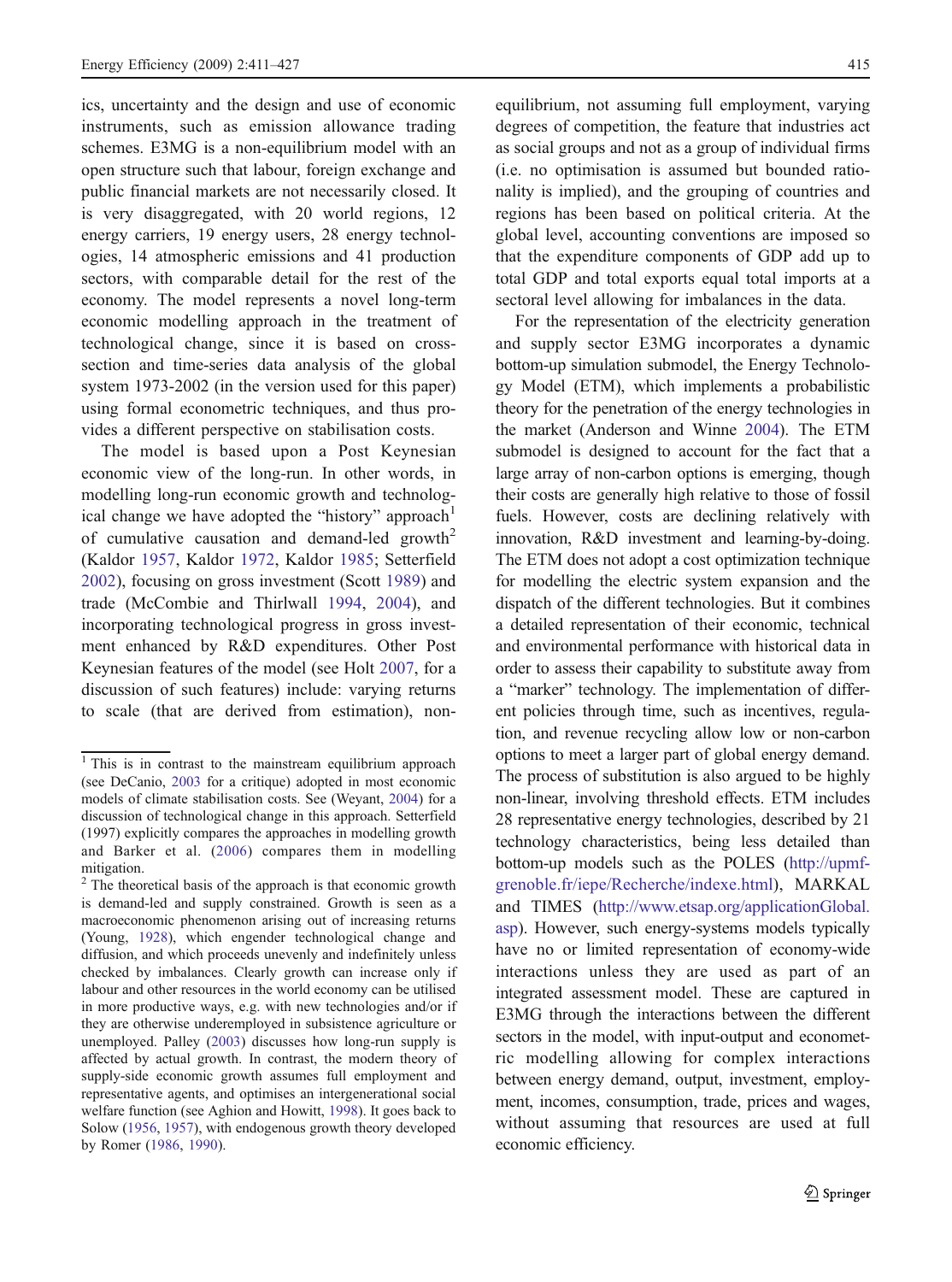For energy demand, a 2-level hierarchy is being adopted. A set of aggregate demand equations on annual data covering 19 fuel users/sectors and 20 regions is estimated and is then shared out among main fuel types (coal, heavy fuel oil, natural gas and electricity) assuming a hierarchy in fuel choice by users: electricity first for "premium" use (e.g. lighting, motive power), non-electric energy demand shared out between coal, oil products and gas. The energy demand for the rest of the 12 energy carriers is estimated based on historical relations with the main 4 energy carriers. All energy demand equations use co-integrating techniques, which allow the long-term relationship to be identified in addition to the shortterm, dynamic one. A long-term behavioural relationship is identified from the data and embedded into a dynamic relationship allowing for short-term responses and gradual adjustment (with estimated lags) to the long-term outcome. The equations and identities are solved iteratively for each year, assuming adaptive expectations, until a consistent solution is obtained. The economy aggregates, such as GDP, are found by summation. This enables representation of the wider macroeconomic impacts of policies focused on particular sectors, including rebound effects.

These long-run energy demand equations are of the general form given in equation  $(1)$ , where X is the demand, Y is an indicator of activity, P represents relative prices (relative to GDP deflators for energy), TPI is the Technological Progress Indicator, the β are parameters and the  $\varepsilon$  errors. TPI is measured by accumulating past gross investment enhanced by R&D expenditures (Lee et al. 1990) with declining weights for older investment. The indicators are included in many equations in the model, but only those for energy are analysed here. All the variables and parameters are defined for sector i and region j.

$$
X_{i,j} = \beta_{o,i,j} + \beta_{1,i,j} Y_{i,j} + \beta_{2,i,j} P_{i,j} + \beta_{3,i,j} (TPI)_{i,j} + \varepsilon_{i,j}
$$
\n(1)

In the equations,  $\beta_{2,i,j}$  are restricted to be nonpositive, i.e. increases in prices reduce the demand (for energy demand, see surveys in Atkinson and Manning, 1995 and Graham and Glaister, 2002). In the energy equations  $\beta_{3,i,j}$  are estimated to be negative, i.e. more TPI is associated with energy saving. These parameters are constant across all scenarios.

This approach is in contrast with the treatment of energy users as representative agents in equilibrium models. In our approach, each sector in each region is assumed to follow a different pattern of behaviour within an overall theoretical structure, implying that the representative agent assumption is invalid (Barker and De Ramon, 2005). This means that the behaviour of each sector-region is not assumed to be the same as that of the average of the group.

The original energy demand equations are based on work by Barker et al. ([1995\)](#page-15-0) and Hunt and Manning [\(1989](#page-15-0)). The work of Serletis ([1992\)](#page-16-0) and Bentzen and Engsted ([1993\)](#page-15-0) has helped in the cointegrating estimation. Since there are substitutable inputs between fuels, the total energy demand in relation to the output of the fuel-using industries is likely to be more stable than the individual components. This total energy demand is also subject to considerable variation, which reflects both technical progress in conservation, and changes in the cost of energy relative to other inputs. Aggregate and disaggregate energy-demand equations' specifications follow similar lines including economic activity, technology, relative price effects, spending and R&D investment and are in the process of being respecified so as to also capture the temperature effect. As an activity measure, gross output is chosen for most sectors, but household energy demand is a function of total consumers' expenditure. The long-run price elasticity for road fuel is imposed at -0.7 for all regions, following the research on long-run demand (Franzén and Sterner [1995;](#page-15-0) Johansson and Schipper [1997](#page-16-0), p. 289). The measures of research and development expenditure and investment capture the effect of new ways of decreasing energy demand (energy-saving technical progress) and the elimination of inefficient technologies, such as energy-saving techniques replacing the old inefficient use of energy.

Table [1](#page-6-0) presents the weighted averages of shortterm and long-term activity and prices elasticities of demand for aggregate energy, across global energyusing sectors, with the world average added as the final row. The equations are estimated from annual data over the period 1973-2002 and year 2000 weights are used to find the averages. The equations are estimated as specified above, with further details in (Barker et al. [2006\)](#page-15-0). In the projections after 2012, these elasticities are modified to restrict outliers and to allow for reductions in activity elasticities due to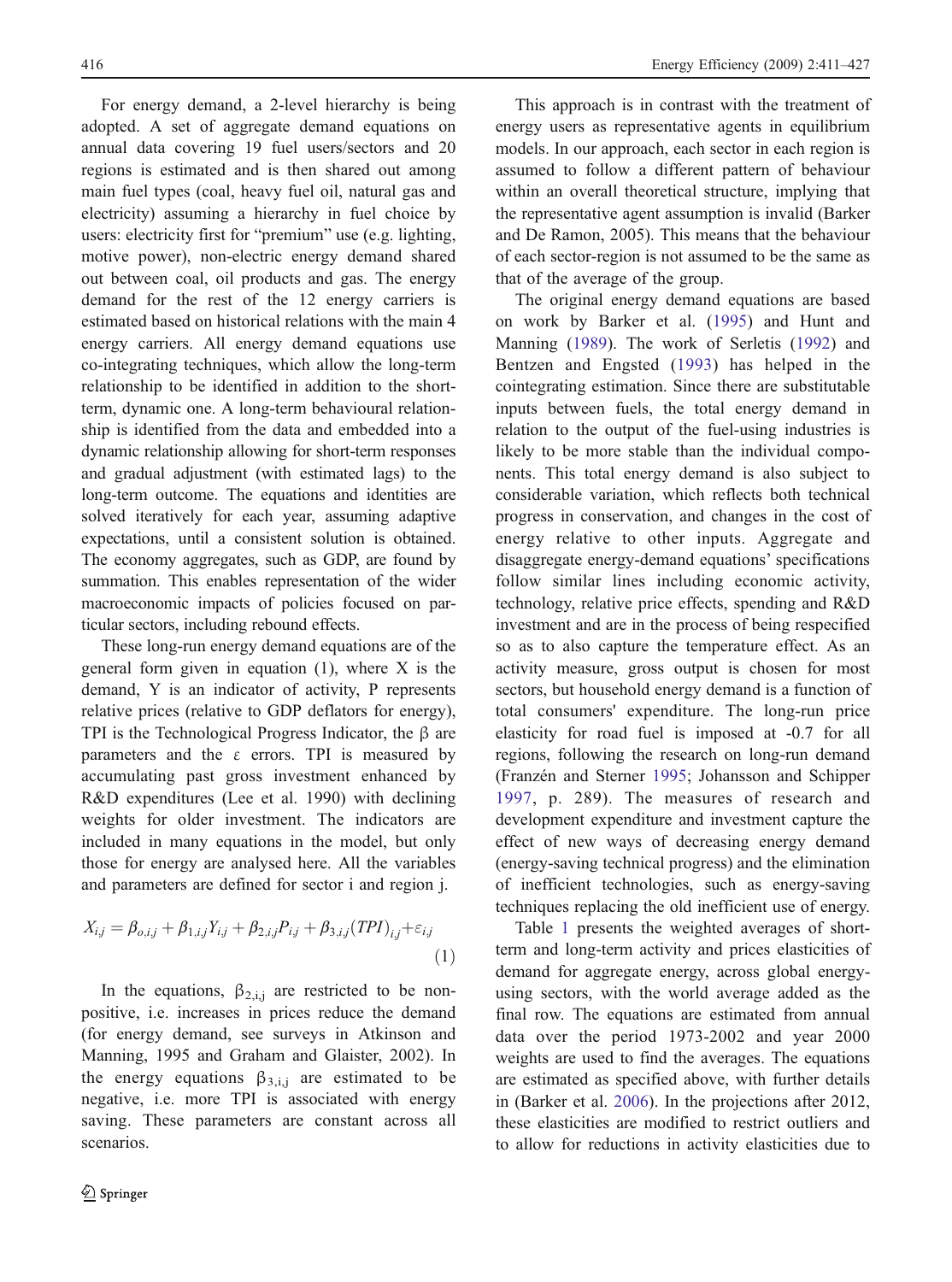eq

<span id="page-6-0"></span>

| <b>Table 1</b> Weighted averages<br>(2000 weights) of the |                                         | Short-term |                | Long-term |                |  |
|-----------------------------------------------------------|-----------------------------------------|------------|----------------|-----------|----------------|--|
| estimated elasticities of<br>global aggregate energy      |                                         | activity   | relative price | activity  | relative price |  |
| demand from the energy-use<br>equations                   | Power own use and transformation        | 0.389      | $-0.113$       | 0.604     | $-0.178$       |  |
|                                                           | Other energy own use and transformation | 0.806      | $-0.172$       | 0.557     | $-0.283$       |  |
|                                                           | Iron and steel                          | 0.241      | $-0.288$       | 0.457     | $-0.493$       |  |
|                                                           | Non-ferrous metals                      | 0.420      | $-0.101$       | 0.489     | $-0.480$       |  |
|                                                           | Chemicals                               | 0.497      | $-0.205$       | 0.569     | $-0.362$       |  |
|                                                           | Non-metallics nes                       | 0.621      | $-0.201$       | 0.609     | $-0.247$       |  |
|                                                           | Ore-extra (non-energy)                  | 0.418      | $-0.092$       | 0.683     | $-0.202$       |  |
|                                                           | Food, drink and tobacco                 | 0.824      | $-0.270$       | 0.134     | $-0.262$       |  |
|                                                           | Textiles, clothing and footwear         | 0.429      | $-0.163$       | 0.435     | $-0.267$       |  |
|                                                           | Paper and pulp                          | 0.215      | $-0.246$       | 0.429     | $-0.221$       |  |
|                                                           | Engineering, etc.                       | 0.762      | $-0.143$       | 0.157     | $-0.207$       |  |
|                                                           | Other industry                          | 0.506      | $-0.142$       | 0.618     | $-0.387$       |  |
|                                                           | Rail transport                          | 0.870      | $-0.311$       | 0.754     | $-0.253$       |  |
|                                                           | Road transport                          | 0.691      | $-0.213$       | 0.739     | $-0.700$       |  |
|                                                           | Air transport                           | 0.509      | $-0.128$       | 0.402     | $-0.405$       |  |
|                                                           | Other transportation services           | 0.933      | $-0.246$       | 0.923     | $-0.839$       |  |
|                                                           | Households                              | 0.478      | $-0.244$       | 0.648     | $-0.318$       |  |
|                                                           | Other final use                         | 0.392      | $-0.141$       | 0.560     | $-0.269$       |  |
|                                                           | Non-energy use                          | 0.122      | $-0.168$       | 0.001     | $-0.226$       |  |
| Source: E3MG 2.4 and<br>4CMR                              | World average for all sectors           | 0.506      | $-0.178$       | 0.591     | $-0.338$       |  |

 $\overline{4}$ C

saturation effects and higher responses to relative prices via emission trading schemes and *ad hoc* incentive schemes introduced to accelerate reductions in energy use.

The modelling undertaken in this study required the specification of scenarios to reflect the set of IEA WEO 2006 (IEA [2006\)](#page-15-0) energy-efficiency policies and programmes for the Transport, Buildings and Industry sectors of the economy for the period 2013-2030. The estimated direct rebound effects on electricity and fuel saving from no-regrets policies were derived from the literature (Sorrell [2007;](#page-16-0) Sorrell et al. [2009;](#page-16-0) Schipper and Grubb [2000\)](#page-16-0). The investment and other costs to governments, firms and individuals have been taken from IEA WEO 2006 (IEA [2006\)](#page-15-0). These estimates are incorporated exogenously into the macroeconomic modelling. A set of initial reductions in net energy demand brought about by energy-efficiency policies is disaggregated in terms of the model's classifications and imposed on the selected final-demand, fuelusing sectors with a proportional disaggregation of the IEA WEO 2006 (IEA [2006](#page-15-0)) estimates. The effects of the policies are calculated by comparing model solutions 2013–2030 with and without the policies. Scenarios are developed to allow the calculation of macroeconomic rebound effects by modelling final energy demand by 19 fuel-using sectors. The policy case for the modelling includes implicitly the present and committed energy-efficiency policies 2013–2030, including key assumptions (oil price, and a carbon price from the EU Emissions Trading Scheme (ETS)). The fuel price assumptions for the reference case were based on the ADAM projections from February 2008 (ADAM D-M2.1 [2007](#page-15-0)), considering the outcomes from the World Energy Technology Outlook 2050 report [\(http://ec.europa.eu/research/energy/pdf/weto-](http://ec.europa.eu/research/energy/pdf/weto-h2_en.pdf)h<sub>2</sub> en.pdf) using the POLES model [\(http://upmf](http://upmf-grenoble.fr/iepe/Recherche/indexe.html)[grenoble.fr/iepe/Recherche/indexe.html\)](http://upmf-grenoble.fr/iepe/Recherche/indexe.html).

The methodology of the assessment was developed in (Barker et al. [2007](#page-15-0)). The macroeconomic rebound effect is the response of the economy in terms of energy demand stimulated, through indirect and economy-wide effects, following the initial energy savings arising from energy-efficiency policies. In the model, the initial effects are treated as exogenous, from IEA WEO (IEA [2006](#page-15-0)) 2006 as energy savings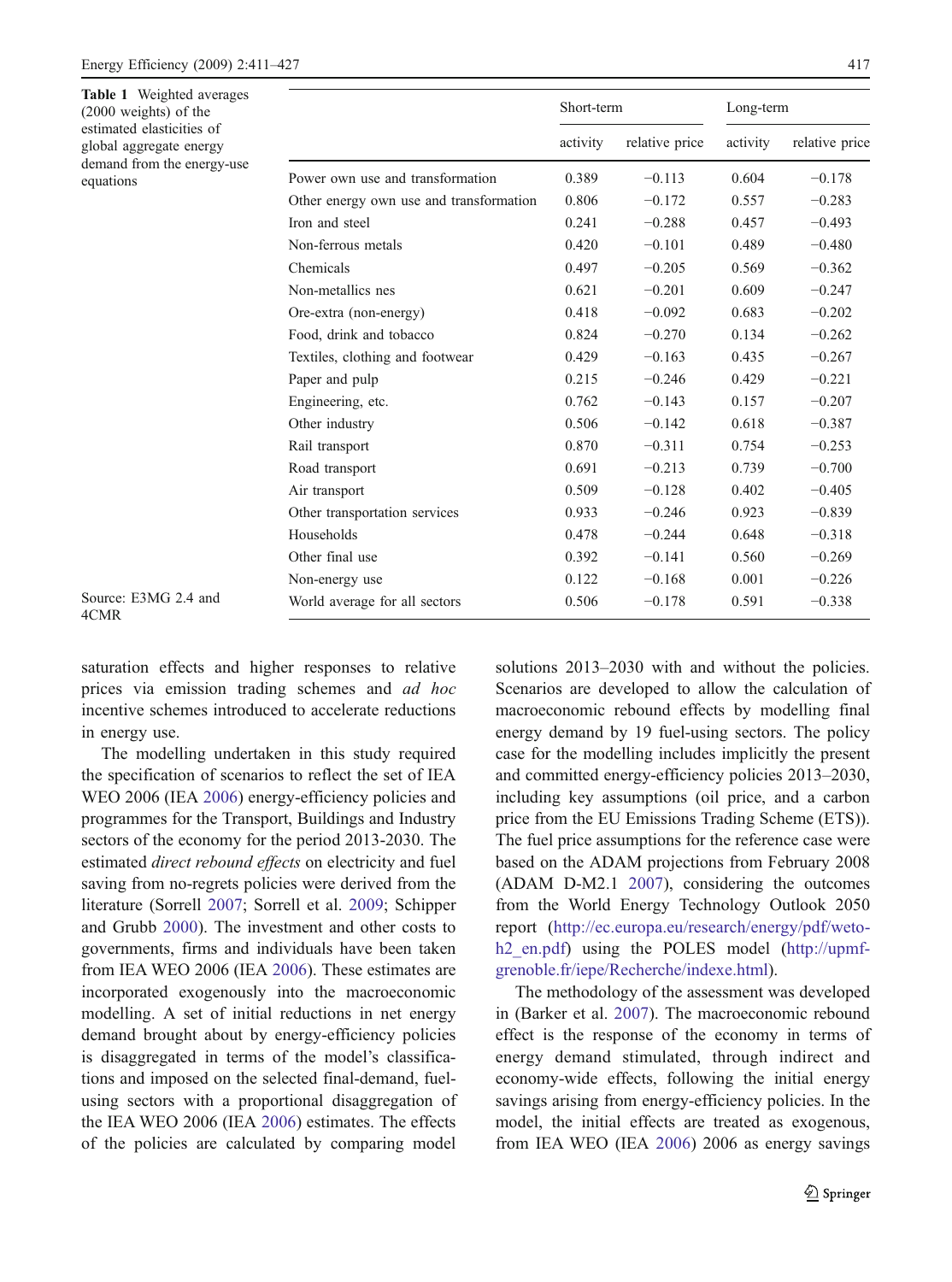<span id="page-7-0"></span>and imposed sector by sector. The impacts spread from the energy-using sectors throughout the rest of the economy via the input–output structure of the E3MG model to give the macroeconomic and indirect effects. The total rebound effects are calculated by taking the difference between the net energy saving projected by the model, i.e. taking into account the indirect and economy-wide effects throughout the economy, and the expected gross energy savings (after adding back the direct rebound effect) projected as the effects of energy-efficiency policies by the IEA in WEO 2006 (IEA [2006\)](#page-15-0), with an additional calculation (since this is not provided by the IEA report) of the effects on power generation using E3MG. This difference is then expressed as a percentage of the expected gross energy saving from these studies to give the total rebound effect. The macroeconomic rebound effect is the difference between the direct effect, also calculated as the percentage of the expected gross energy saving, and the total effect.

These definitions and identities can be expressed as seven equations:

- 1. 'macroeconomic rebound effect'≡'indirect rebound effect'+'economy-wide rebound effect'
- 2. 'total rebound effect'≡'macroeconomic rebound effect'+'direct rebound effect'
- 3. 'gross energy savings from IEA energy-efficiency policies'≡'net energy savings (taken as exogenous in E3MG)'+'direct rebound energy use'
- 4. 'change in macroeconomic energy use from energy-efficiency policies from E3MG'≡'energy use simulated from E3MG after the imposed exogenous net energy savings'−'energy use simulated from E3MG before the imposed exogenous net energy savings'
- 5. 'total rebound effect as  $\%$ '≡100 times 'change in macroeconomic energy use from energy-efficiency policies from E3MG'/'gross energy savings from IEA energy-efficiency policies'
- 6. 'direct rebound effect as  $\%$ '=100 times 'direct rebound energy use'/'gross energy savings from IEA energy-efficiency policies'

From 2, 5 and 6:

7. 'macroeconomic rebound effect as %'≡'total rebound effect as %'−'direct rebound effect as %'

The effect of energy saving in production is to reduce the costs of industrial energy use, so leading to reductions in prices and increases in profits of the industries working more efficiently. These lower prices are then passed on to reduce costs for other industries. The process gives rise to a rebound effect in that the initial savings are (partially) offset by increases in energy demand due to higher demands for the exports and outputs of the industries that have improved their energy efficiency and so reduced their energy costs. The lower costs will also be passed on to final consumers, depending on the price behaviour of the industries. Consumers will substitute spending towards the lower-priced products. Higher consumer and labour demand will increase output (and GDP) more generally and, hence, lead to higher energy demand.

In the case of extra energy saving in the residential buildings sector, the reduction in expenditure on fuels (assuming that fuel prices are unchanged) implies an increase in the real income of consumers. This effect is modelled by assuming consumers initially maintain the level of energy services received from the fuels, i.e. cut actual spending to receive the same services; however, the further response is more complicated. We assume that they behave  $(1)$  *as if* fuel prices had fallen, so that they substitute back towards fuels, depending on their responses to lower effective prices and  $(2)$  as if they had an increase in real income so that they increase spending on energy and other activities, depending on estimated income elasticities. For (2), the saving ratio is changed so that real expenditures rise by the appropriate amount. The higher consumers' expenditure on all goods and services, especially energy-intensive ones such as transport, then raise energy use more generally.

# Description of policies and scenarios

# Policies

The majority of the assumed no-regrets options appear to be aimed at incentivising energy-efficiency improvements. It is the macroeconomic rebound effect arising from all these energy-efficiency policy measures that it is assessed in this paper.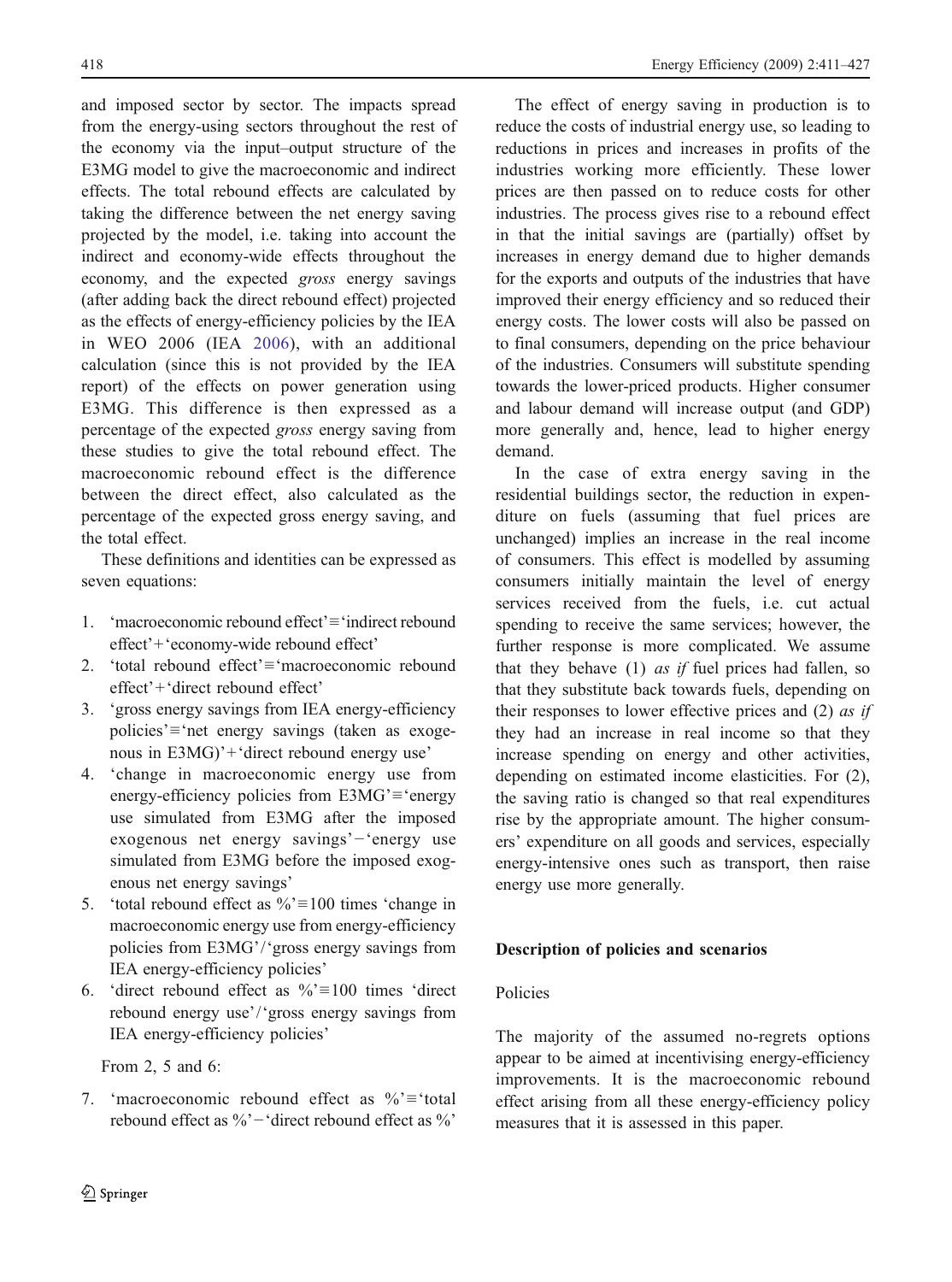#### Scenarios

The Reference Case is constructed to establish a counterfactual history of the global economy for the period 2013–2030 without the impact of the no-regrets energy-efficiency policies implemented over this period. It is a fully dynamic solution of the model over the period, given the year-by-year profile of exogenous variables such as population, exchange rates, interest rates and fiscal policies in general. It includes the impact of policy measures which are not explicitly targeted at energy efficiency.

The Policy Case is an alternative fully dynamic solution but including the sectoral effects on energy use, year by year 2013–2030, of all the current and committed IEA WEO 2006 (IEA [2006\)](#page-15-0) energyefficiency policies for the transport, buildings and industry sectors. The difference between the policy case and the reference case, thus, gives a dynamic estimate of the impact of these policies on the global economy and will enable calculation of the amount by which the original estimated energy saving of the policies is reduced through the rebound effect.

Differences between the reference and policy scenarios are used to assess the impacts of energyefficiency policies on energy demand and  $CO<sub>2</sub>$ emissions under the different scenario assumptions, taking into account the macroeconomic effects estimated using the model. By comparing these with the imposed estimates for energy and  $CO<sub>2</sub>$  saving from the earlier evaluation, which did not take the macroeconomic effects into account, estimates of the magnitude of the macroeconomic rebound effect on energy demand and  $CO<sub>2</sub>$  emissions are calculated.

#### Scenario assumptions

Within each scenario, the effects of the relevant policy measures are introduced into the model on an annual basis. This is done by including the projected direct energy saving resulting from actions taken as a result of that policy measure, taking into account any projected direct rebound effect. The projected electricity and nonelectricity savings for OECD and non-OECD countries, presented in Table [2,](#page-9-0) are used as assumptions in E3MG model, so as to examine their macroeconomic and total rebound effect. According to IEA WEO 2006 (IEA [2006](#page-15-0)), 1.1 Gtoe of energy (both electricity and nonelectricity) are projected up to 2030, where one third is used in OECD countries and the other two thirds in the non-OECD countries. The projected net energy savings from the policies (net of the direct rebound effect) are about 10% by 2030 for both groups of countries. These savings come almost equally from the three main examined sectors (Transport, Buildings, and Industry). Almost two thirds of them concern savings in fossil-fuel use, while the rest concern electricity savings, with the exception of transport where all savings come from fossil fuels, as the electricity use in this sector is very small.

Table [2](#page-9-0) shows the projected direct net energy savings by 2030 allowing for the direct rebound effects discussed below. The table also converts these projected savings to the percentage of the total sectoral energy use and total sectoral emissions, respectively, to enable an approximate comparison of the strength of each policy. It should also be noted that the paper focuses on the macroeconomic implications of energy-efficiency policies and measures for final users of energy and does not provide an evaluation of their likely effectiveness at a microlevel. The effect of the policies on the power sector is derived from the IEA final demand data using the E3MG model and not from IEAWEO 2006 (IEA [2006](#page-15-0)) or the synthesis tables in the IPCC AR4 so the results for energy supply and  $CO<sub>2</sub>$  emissions can be regarded as a check on the IPCC synthesis in Chapter 11.

The required cumulative investment for the post-2012 period 2013–2030, presented in Table [3,](#page-10-0) is based on the IEA WEO (IEA [2006,](#page-15-0) pp. 197), as the relevant information is not given explicitly in the IPCC AR4.

The direct rebound effects by sector in energy terms are derived by applying the assumed rebound percentages to the gross energy savings from the sector. There are three broad sectors for which these direct rebound effects have been empirically estimated in the evaluations of the IPCC AR4 energyefficiency policies and reviewed in (Sorrell [2007;](#page-16-0) Sorrell et al. [2009](#page-16-0)). Given that we are applying them to many different countries and time periods, we have adopted a stylized treatment: the Transport sector are assumed at 10%, the residential Buildings sector at 25% and other sectors at low or zero rebound effects. In the case of energy-intensive processes, no direct rebound effects are assumed, and the extra efficiency mainly takes the form of lower unit costs and the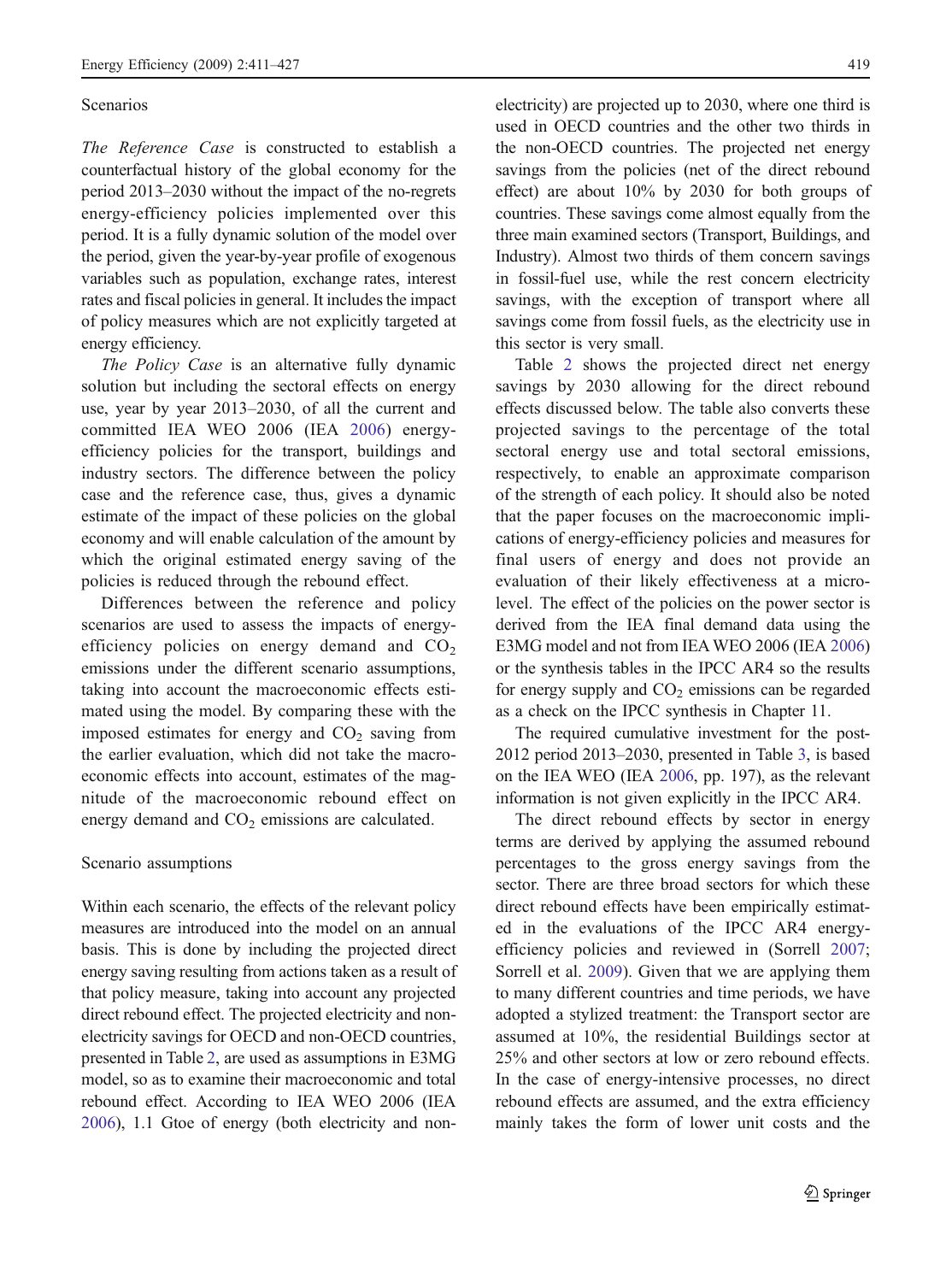<span id="page-9-0"></span>

| Target sector                     | savings in 2030 (Mtoe)<br>Projected electricity | electricity use in 2030<br>% of total sectoral | ergy savings in 2030 (Mtoe)<br>Projected non-electricity en | electricity use in 2030 | $\%$ of total sectoral non- Projected electricity and non- $\%$ of total sectoral<br>electricity energy savings in<br>2030 (Mtoe) | energy use in 2030 |
|-----------------------------------|-------------------------------------------------|------------------------------------------------|-------------------------------------------------------------|-------------------------|-----------------------------------------------------------------------------------------------------------------------------------|--------------------|
| Residential services <sup>a</sup> |                                                 | 14.27                                          | 248                                                         | 8.82                    | 449                                                                                                                               | 10.64              |
| OECD                              |                                                 | 12.09                                          | 29                                                          | 3.02                    | 117                                                                                                                               | 6.93               |
| Non-OECD                          |                                                 | 16.59                                          | 219                                                         | 11.83                   | 332                                                                                                                               | $\overline{13.1}$  |
| Industry <sup>b</sup>             | 56                                              | 10.11                                          | 242                                                         | 8.09                    | 337                                                                                                                               | 8.57               |
| <b>OECD</b>                       |                                                 | 9.40                                           | 58                                                          | 5.57                    | 5                                                                                                                                 | 6.53               |
| Non-OECD                          | 5                                               | 10.37                                          | 185                                                         | 9.48                    | 246                                                                                                                               | 9.69               |
| Transport <sup>c</sup>            |                                                 |                                                | 307                                                         | 9.87                    | 307                                                                                                                               | 9.87               |
| <b>OECD</b>                       |                                                 |                                                | 146                                                         | 8.80                    | 146                                                                                                                               | 8.80               |
| Non-OECD                          |                                                 |                                                | 162                                                         | 11.16                   | 162                                                                                                                               | 11.16              |
| Total                             | 295                                             | 12.21                                          | 827                                                         | 8.94                    | 1,122                                                                                                                             | 9.62               |
| <b>OECD</b>                       | 119                                             | 10.89                                          | 245                                                         | 6.45                    | 364                                                                                                                               | 7.44               |
| Non-OECD                          | 174                                             | 13.16                                          | 584                                                         | 10.72                   | 758                                                                                                                               | 11.19              |

<sup>b</sup> Concerns policies/measures on motors, pumps, compressor systems, irrigation pumping systems bConcerns policies/measures on motors, pumps, compressor systems, irrigation pumping systems

°Concerns policies/measures on fuel economy, modal shift cConcerns policies/measures on fuel economy, modal shift

Source: International Energy Agency 2006 Source: International Energy Agency [2006](#page-15-0)

 $\underline{\textcircled{\tiny 2}}$  Springer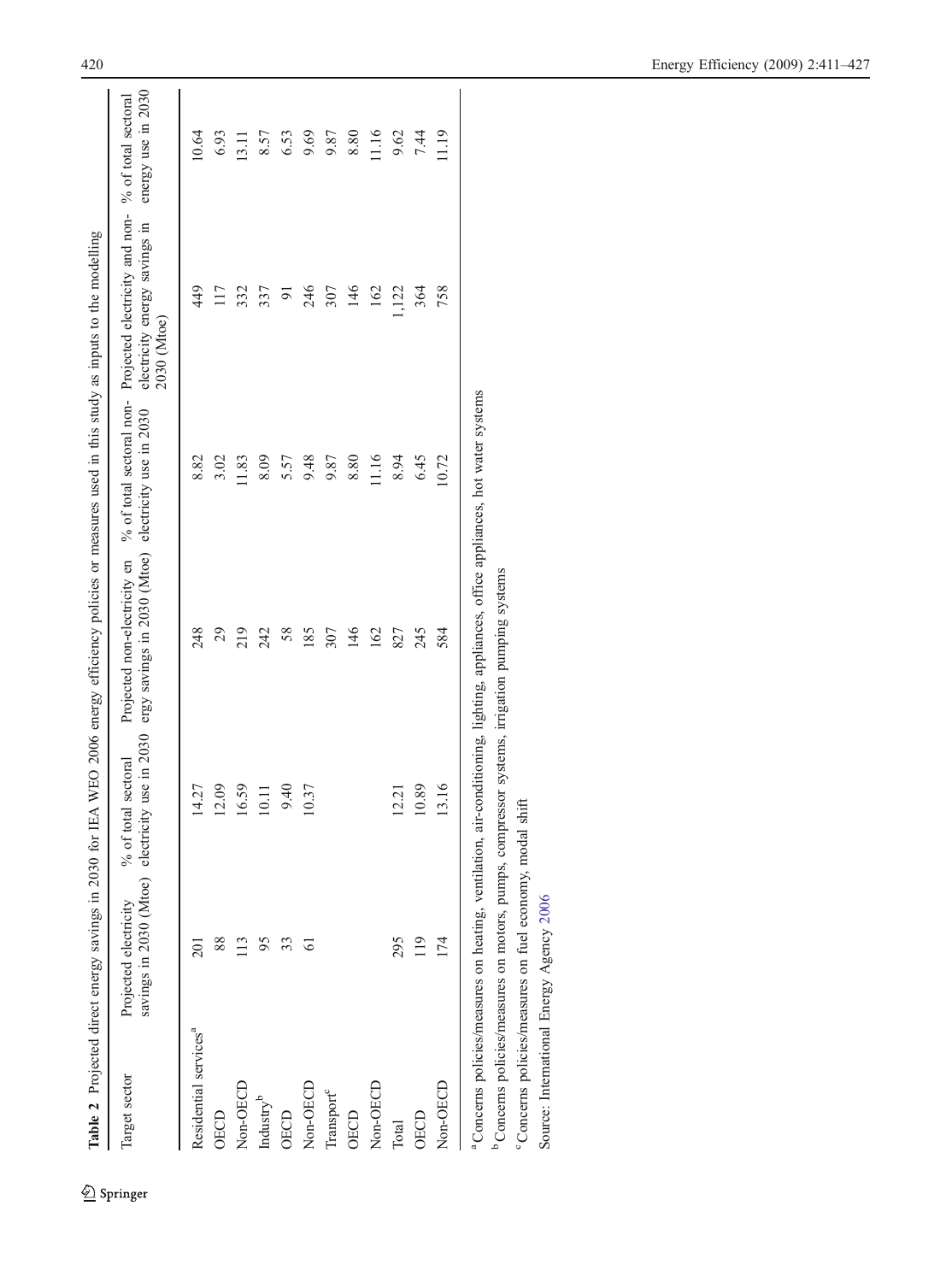| Target sector        | Cumulative investment costs<br>for electricity saving measures<br>in 2005–2030 (billion 2005US\$) | Cumulative investment costs<br>for non-electricity saving<br>measures in $2005-2030$<br>(billion 2005US <sub>8</sub> ) | Total cumulative investment costs for<br>electricity and non-electricity saving<br>measures in $2005-2030$ (billion $2005US\$ ) |
|----------------------|---------------------------------------------------------------------------------------------------|------------------------------------------------------------------------------------------------------------------------|---------------------------------------------------------------------------------------------------------------------------------|
| Residential services | 758                                                                                               | 168                                                                                                                    | 926                                                                                                                             |
| <b>OECD</b>          | 546                                                                                               | 76                                                                                                                     | 622                                                                                                                             |
| Non-OECD             | 212                                                                                               | 92                                                                                                                     | 304                                                                                                                             |
| Industry             | 195                                                                                               | 167                                                                                                                    | 362                                                                                                                             |
| <b>OECD</b>          | 121                                                                                               | 89                                                                                                                     | 210                                                                                                                             |
| Non-OECD             | 74                                                                                                | 78                                                                                                                     | 152                                                                                                                             |
| Transport            |                                                                                                   | 1076                                                                                                                   | 1076                                                                                                                            |
| <b>OECD</b>          |                                                                                                   | 661                                                                                                                    | 661                                                                                                                             |
| Non-OECD             |                                                                                                   | 415                                                                                                                    | 415                                                                                                                             |
| Total                | 953                                                                                               | 1411                                                                                                                   | 2364                                                                                                                            |
| <b>OECD</b>          | 667                                                                                               | 826                                                                                                                    | 1493                                                                                                                            |
| Non-OECD             | 286                                                                                               | 585                                                                                                                    | 871                                                                                                                             |

<span id="page-10-0"></span>Table 3 Projected cumulative investment costs in 2013–2030 for IEA WEO 2006 energy efficiency policies/measures used in this study as inputs to the modelling

Source: International Energy Agency [2006](#page-15-0)

rebound effects are the indirect effects of the lower costs on sales to other industries and exports, which we capture in the modelling. Low values (5%) for the direct rebound are taken for services and other (e.g. waste, agriculture and forestry) sectors. There are good reasons for expecting the direct rebound effects to be small or negligible for these sectors. In the case of services buildings, indoor temperatures are both conventionally and legally within acceptable ranges, and these ranges seem unlikely to change in response to energy-efficiency measures. In case of the other sectors, estimated energy savings from no-regret measures are negligible.

The assumptions used in the modelling for carbon, oil, coal and gas prices are shown in Table 4.

The growth rates of GDP for the reference case are shown in Table [5](#page-11-0).

To implement the scenarios in E3MG, the effects of the relevant energy-efficiency policy measures are introduced into the model by imposing a reduction in energy use on the estimated aggregate energy demand equations for the sectors affected (using the projected energy savings shown in Table [2](#page-9-0)).

#### Results

Macroeconomic effects of energy-efficiency policies

Table [6](#page-11-0) shows the macroeconomic effects of the total of the energy-efficiency policies as modelled by E3MG (by comparing the energy-efficiency policy case to the reference case without policies). These effects include the macroeconomic rebound effect, which is

|  |  |  |  |  |  |  | Table 4 EU ETS allowance (Carbon price) and fuel price assumptions, reference case, 2005–2030 |  |  |  |
|--|--|--|--|--|--|--|-----------------------------------------------------------------------------------------------|--|--|--|
|--|--|--|--|--|--|--|-----------------------------------------------------------------------------------------------|--|--|--|

|                        |                    | 2005  | 2010  | 2015  | 2020  | 2025  | 2030  |
|------------------------|--------------------|-------|-------|-------|-------|-------|-------|
| EU ETS allowance price | $(2005\sqrt{2}tC)$ | 0     | 82.8  | 82.8  | 82.8  | 82.8  | 82.8  |
| Crude oil              | $2005$ \$/bbl      | 50.62 | 57.50 | 55.00 | 55.00 | 57.50 | 60.00 |
| Gas                    | 2005\$/MMBTU       | 7.460 | 6.750 | 6.750 | 7.000 | 7.318 | 7.636 |
| Coal                   | 2005\$/tonne       | 60.48 | 55.00 | 55.00 | 57.04 | 59.63 | 62.22 |

Sources: BERR-EWP [\(2007](#page-15-0)), BERR-ER [\(2006](#page-15-0)), IEA WEO [2007](#page-15-0) and International Energy Agency [2006](#page-15-0)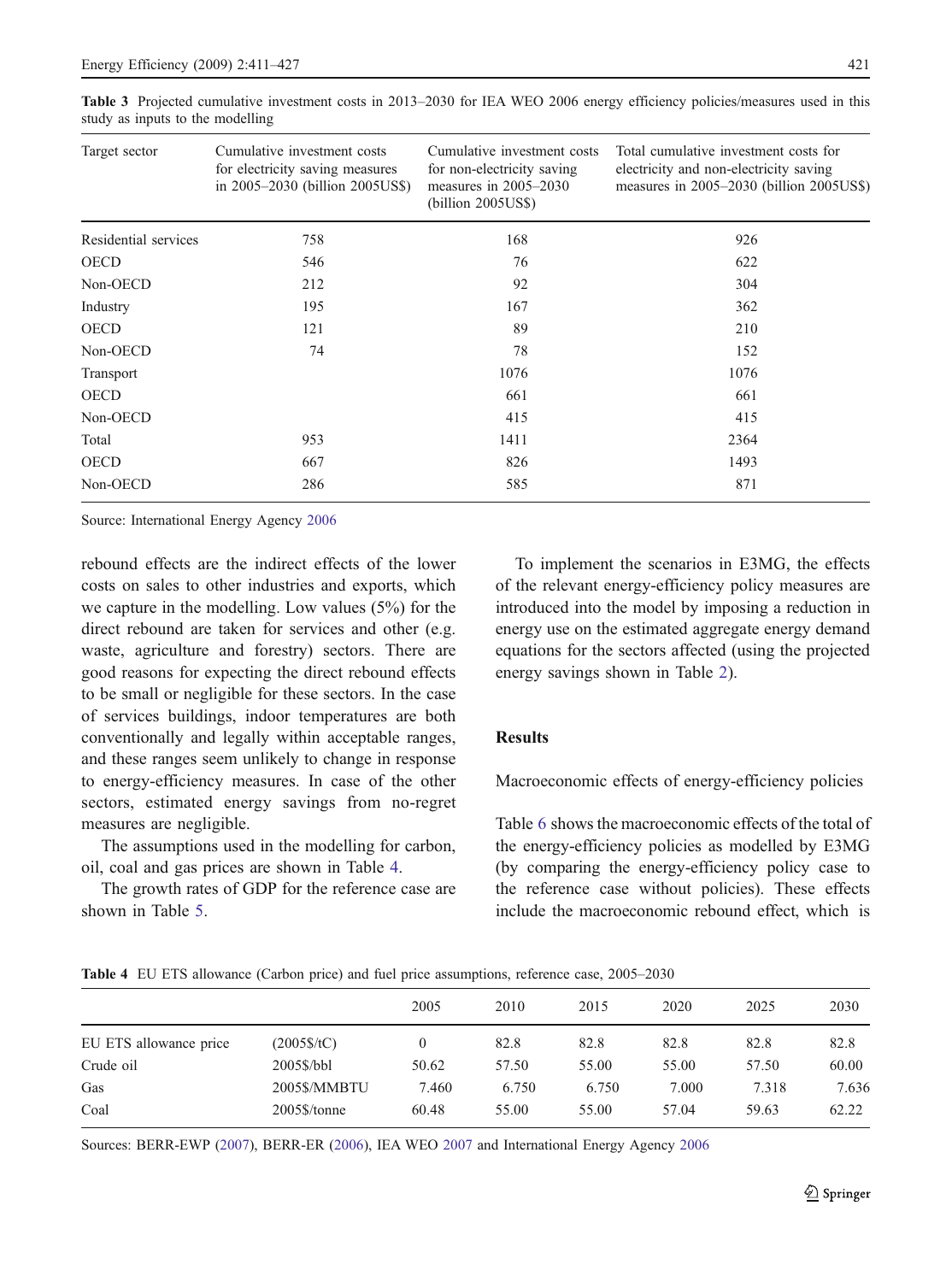<span id="page-11-0"></span>Table 5 Average annual growth of key macroeconomic variables, reference case

|               | $2000 - 2010$ | $2010 - 2020$ | $2020 - 2030$ |
|---------------|---------------|---------------|---------------|
| <b>OECD</b>   |               |               |               |
| GDP $(\%$ pa) | 2.39          | 2.16          | 1.90          |
| Non-OECD      |               |               |               |
| GDP $(\%$ pa) | 5.17          | 4.45          | 3.65          |
| World         |               |               |               |
| GDP $(%$      | 2.97          | 2.74          | 2.41          |
|               |               |               |               |

This table shows projections chosen to correspond closely with the actual outcome and represents a solution of the model adopted for the study. The projections are not intended to be forecasts.

Source: E3MG 2.4 and 4CMR.

distinguished in "[Calculation of macroeconomic](#page-12-0) [rebound effect](#page-12-0)" below. Overall the policies lead to a saving of about 4% of the energy which would otherwise have been used by 2030 and a reduction in  $CO<sub>2</sub>$  emissions of 5% (or 2.8GtCO<sub>2</sub>) by 2030. The table also shows the effects on GDP, the general consumer price level and employment for 2020 and 2030. The energy saving shows up as macroeconomic benefits in two main forms: firstly, lower prices (by 2030), as the production system requires fewer inputs to produce the same output; and secondly, higher output, partly the consequence of the lower inflation, as households spend more in response to their higher imputed income when their energy bills are reduced for the same level of energy services provided. The changes are relatively very small.

Impacts of energy-efficiency policies on energy demand and  $CO<sub>2</sub>$  emissions

#### Final energy demand

Table [7](#page-12-0) shows the effect of energy-efficiency policies on final energy demand only in energy units (mtoe), grouped by six broad sectors of the economy, again incorporating macroeconomic rebound effects. Overall, the reduction is about 600 mtoe, 4.3% of total energy demand by 2030. The demand falls over the period as the energy-efficiency policies gradually strengthen and their effects accumulate. The table shows the substantial differences between the sectors, with Energy supply and Buildings showing the largest reduction in absolute terms.

Figure [1](#page-12-0) shows the effects of energy-efficiency policies on total final energy use for the global economy 2010–2030, showing the net energy saving, after the (exogenously estimated) direct rebound and (calculated) indirect rebound effects are taken into account. The figure shows the scale of these effects and how they accumulate over the period. Figure [2](#page-13-0) shows how the energy savings from the policies are distributed across the main sectors in which they are implemented.

#### Impacts on  $CO<sub>2</sub>$  emissions

The above reductions in final energy demand, together with small reductions in own use of energy in the power generation and other fuel sectors, arising from energy-efficiency policies, lead to a reduction in

Table 6 Effects of energy-efficiency policies on key macroeconomic variables

| Difference in levels |                                            | 2010             | 2020    | 2030     |
|----------------------|--------------------------------------------|------------------|---------|----------|
| World                | Final energy demand $(\% )$                | 0                | $-3.78$ | $-4.34$  |
|                      | $CO2$ emissions $(\% )$                    | $\bf{0}$         | $-4.60$ | $-5.50$  |
|                      | GDP $(\% )$                                | $\theta$         | 0.21    | 0.28     |
|                      | Price index consumers' expenditure $(\% )$ | $\theta$         | 0.039   | $-0.003$ |
|                      | Employment $(\% )$                         | $\boldsymbol{0}$ | 0.28    | 0.20     |

Differences in levels are % difference from reference case. Final energy demand corresponds to Final Consumption, excl non-energy use.  $CO<sub>2</sub>$  emissions refer to whole-economy  $CO<sub>2</sub>$  emissions from all anthropogenic sources. In this and subsequent tables, a positive figure indicates an increase with respect to the reference case, and a negative figure a reduction with respect to the reference case, e.g. a reduction in final energy demand due to energy efficiency policies is shown as a negative figure Sources: E3MG 2.4 and 4CMR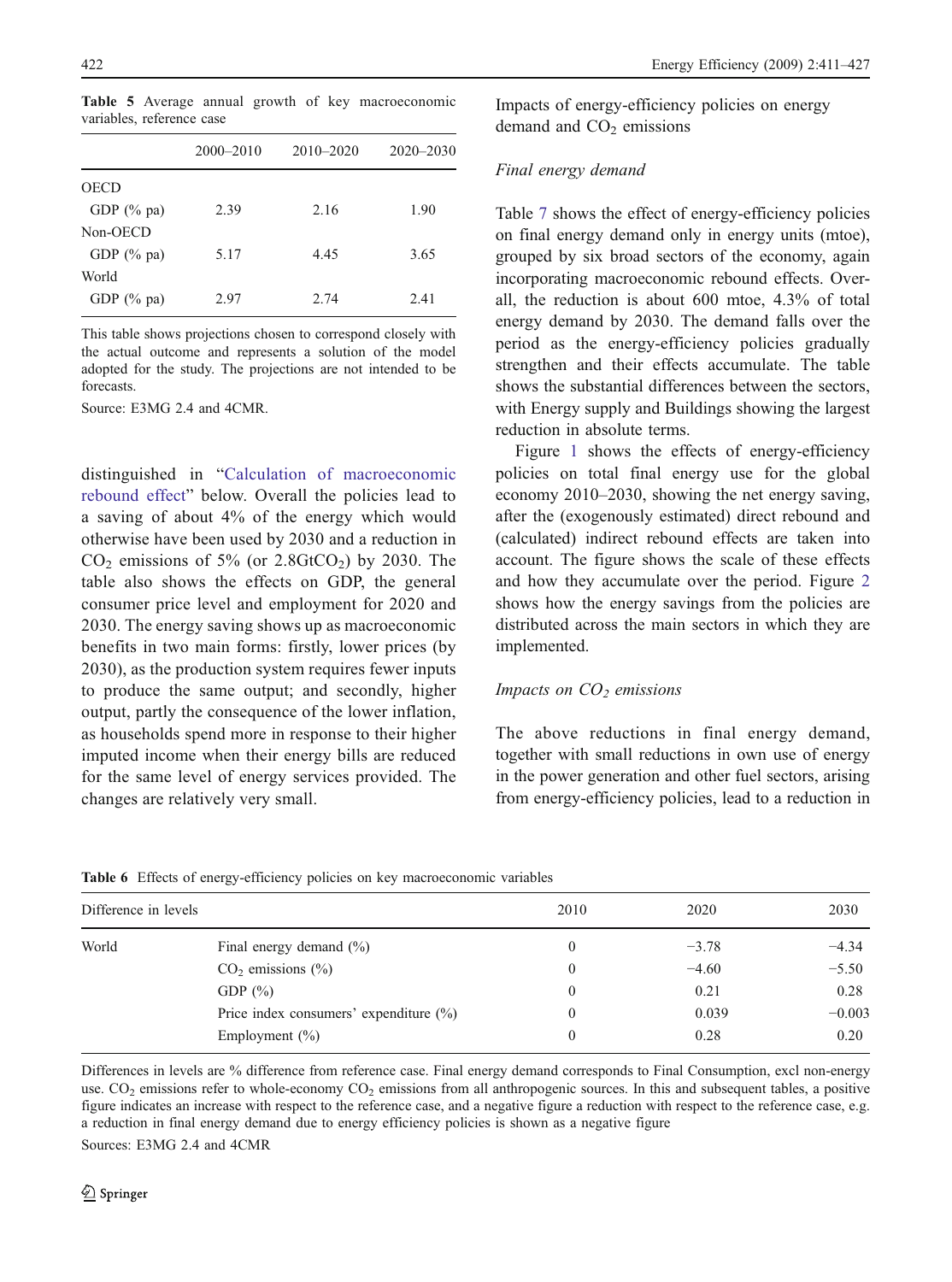<span id="page-12-0"></span>Table 7 Effect of energy policies on final energy demand by sector difference in mtoe

| World                          | 2010 | 2020     | 2030     |
|--------------------------------|------|----------|----------|
| Energy supply industries       | 0    | $-138.3$ | $-168.1$ |
| Transport                      | 0    | $-83.6$  | $-111.3$ |
| Residential/Services Buildings | 0    | $-120.9$ | $-166.2$ |
| Industry                       | 0    | $-108.1$ | $-138.2$ |
| Agriculture                    | 0    | $-4.7$   | $-5.3$   |
| Total                          | 0    | $-455.5$ | $-589.0$ |
|                                |      |          |          |

Figures are policy case less reference case. Final energy demand corresponds to Final Consumption, excl non-energy use Sources: E3MG 2.4 and 4CMR

 $CO<sub>2</sub>$  emissions. Note that in the E3MG model,  $CO<sub>2</sub>$ emissions are allocated at the point of emission so that reductions in  $CO<sub>2</sub>$  emissions from power generation reflects both reductions in final electricity demand and reductions in own use of energy in power generation. Table [8](#page-13-0) shows the effects of the energy-efficiency policies on global anthropogenic  $CO<sub>2</sub>$  emissions, grouped into power generation and the final-user sectors. The contribution from power generation to the overall reduction in  $CO<sub>2</sub>$  from the policies is substantial, about one third of the total 2.8GtCO2 by 2030.

Calculation of macroeconomic rebound effect

Table [9](#page-14-0) shows the magnitude of the direct, macroeconomic and total rebound effects on energy demand arising from all energy-efficiency policies, disaggregated by sector of the economy, with the assumed direct effects. The effects are calculated by taking the difference between the energy saving projected by the model and the expected gross energy saving (including the direct rebound effect) projected from IEA WEO 2006 (IEA [2006](#page-15-0)) energy-engineering studies of the policies (as set out in Table [2](#page-9-0) above). This difference is then expressed as a percentage of the expected gross energy saving from these studies. The macroeconomic results show that the reduction in energy demand in 2030 is around 50% less than expected due to several indirect and economy-wide interactions discussed below, which are not covered in the IEA WEO 2006 (IEA [2006\)](#page-15-0) or IPCC energy-engineering studies.

The highly disaggregated nature of the E3MG model gives detailed insights into the indirect and economy-wide interactions which give rise to the macroeconomic rebound effects in addition to the direct effects. Four potential sources of the total rebound effects arising from the introduction of energy-efficiency policies have been identified:

- 1. Direct rebound effects. These are comfort taking for residential buildings and increased vehicle use for transport and other effects as described above.
- 2. Lowering of energy use and industrial costs. The lower energy costs for energy consumers enable them to reallocate spending away from gas and electricity to a wide range of other goods and services, typically with very small energy and carbon

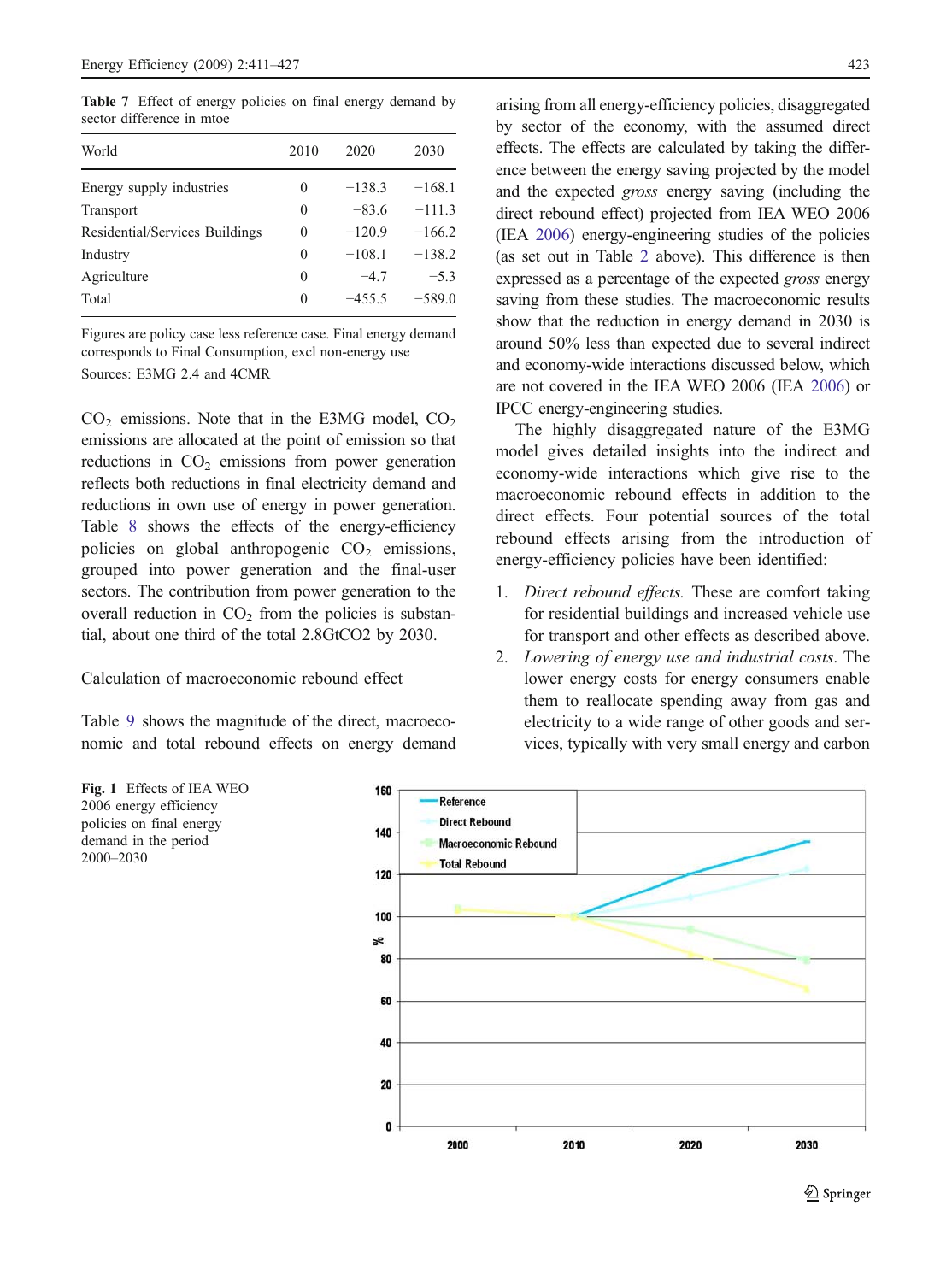<span id="page-13-0"></span>Fig. 2 Disaggregation of net energy savings from IEA WEO 2006 Energy Efficiency policies, in the period 2000–2030



content. In transport, industry and services, the targeted reductions in energy and carbon intensities lead to a reduction in industrial costs and, therefore, prices and consequently more output and exports.

- 3. Higher imputed incomes for private consumers. The reduction in energy costs implies an increase in consumer incomes. With the introduction of tighter building regulations and other policies to improve efficiency by the domestic sector, market energy prices are largely unchanged, but gross energy use falls if the volume of energy services remains the same. The higher real incomes must be imputed and allocated to consumers so that they increase their spending, as if they had an increase in actual income.
- 4. Higher investment directly associated with the energy-efficiency policies. Examples are the cost of extra insulation of houses or the extra cost of a fuel-efficient car over another with similar characteristics but lower efficiency. This extra investment, typically including the costs of the policies to consumers and business associated with the energy-efficiency measures, is added to industrial investment, investment in office buildings and dwellings and to the investment in road vehicles by consumers.

Table [10](#page-14-0) shows the relative contributions of the three macroeconomic sources (items 2, 3 and 4 above) to the overall change in final energy demand,  $CO<sub>2</sub>$  emissions, GDP and prices. The table shows that the lowering of domestic and industrial energy costs is the main source of reduced  $CO<sub>2</sub>$  emissions and a major contributor to the reduction of prices. If anything, the effect of the reduction in prices is an underestimate because the model has a simple treatment of cost inflation that does not allow for economies of scale. The extra spending, due to higher imputed income, leads to slightly higher energy use (a rebound effect) and emissions and slightly higher GDP and consumers' expenditure. This shows that the increased economic activity due to changes in consumer income mostly occurs in less energyintensive areas, i.e. use of energy and carbon is inelastic to changes in consumer income. Similarly, the extra investment stimulated by energy-efficiency policies is itself concentrated on measures which reduce carbon emissions, whilst increasing economic activity.

Table [10](#page-14-0), thus, shows that nearly all the indirect and economy-wide rebound effects on final energy use (which are contained within the figure of −4.3%) are due to the higher output resulting from greater energy efficiency.

**Table 8** Effect of energy efficiency policies on  $CO<sub>2</sub>$  emissions by sector difference in Mt CO2-eq

| World                          | 2010     | 2020       | 2030       |
|--------------------------------|----------|------------|------------|
| Energy supply industries       | 0        | $-826.0$   | $-1,121.5$ |
| Transport                      | $\theta$ | $-460.9$   | $-621.4$   |
| Residential/Services Buildings | $\theta$ | $-348.5$   | $-504.6$   |
| Industry                       | $\theta$ | $-437.4$   | $-583.8$   |
| Agriculture                    | 0        | 0          | 0          |
| Total                          | 0        | $-2.072.9$ | $-2.831.2$ |

Figures are policy case less reference case. Total  $CO<sub>2</sub>$  emissions include emissions from energy intensive industries' own use of energy, rail transport and water transport

Sources: E3MG 2.4 and 4CMR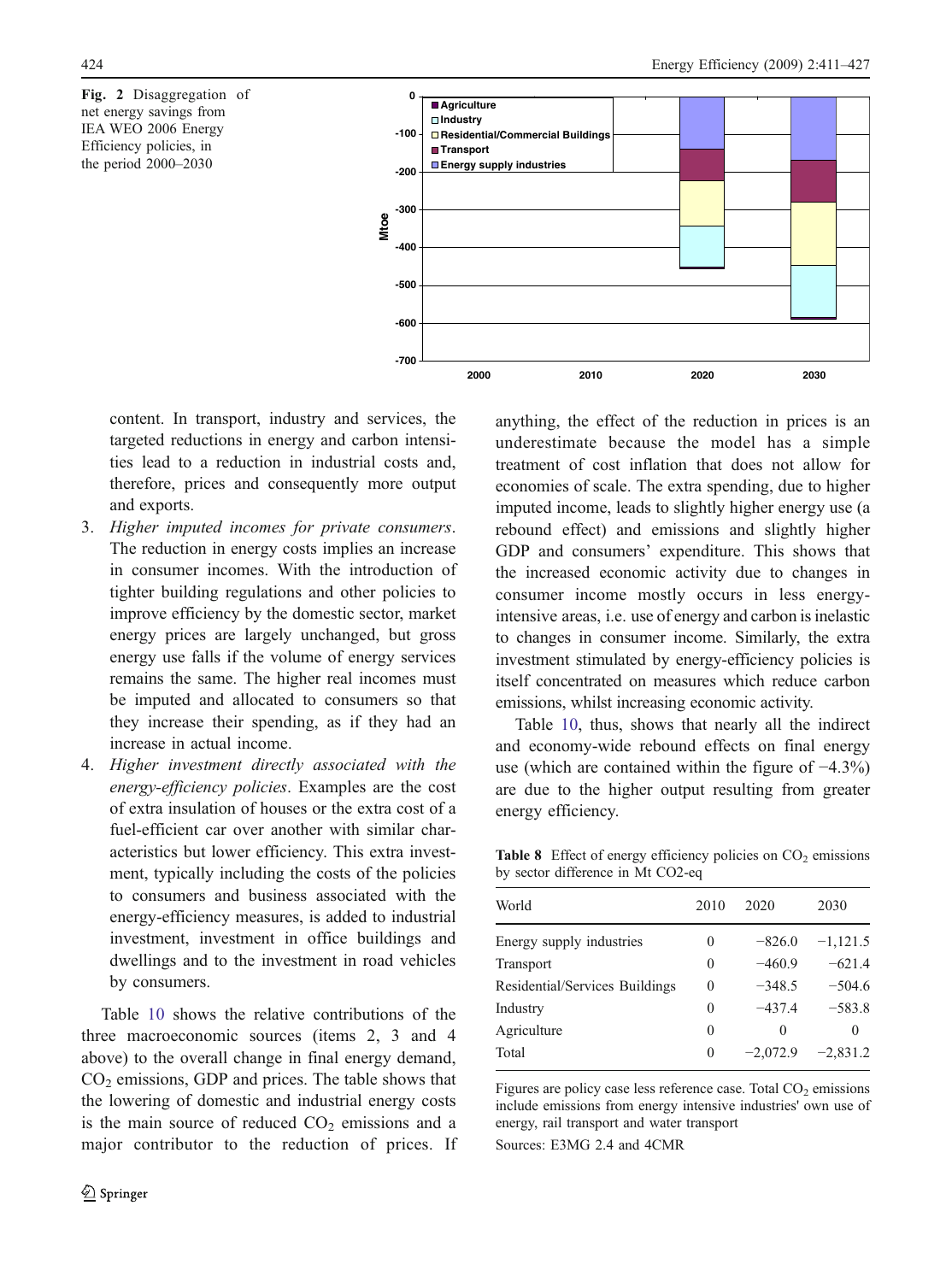<span id="page-14-0"></span>

|                | <b>Table 9</b> Direct, macroeconomic and total rebound effect of energy-efficiency policies (%), % difference between policy case and |  |  |  |  |  |  |  |  |
|----------------|---------------------------------------------------------------------------------------------------------------------------------------|--|--|--|--|--|--|--|--|
| reference case |                                                                                                                                       |  |  |  |  |  |  |  |  |

| World                          | Direct           |              |              |              | Macroeconomic |      | Total        |      |      |  |
|--------------------------------|------------------|--------------|--------------|--------------|---------------|------|--------------|------|------|--|
|                                | 2010             | 2020         | 2030         | 2010         | 2020          | 2030 | 2010         | 2020 | 2030 |  |
| Energy supply industries       | $\theta$         | $\mathbf{0}$ | $\mathbf{0}$ | $\theta$     | 20.8          | 43.7 | $\mathbf{0}$ | 20.8 | 43.7 |  |
| Transport                      | $\mathbf{0}$     | 9.1          | 9.1          | $\mathbf{0}$ | 26.9          | 43.1 | $\mathbf{0}$ | 36.0 | 52.2 |  |
| residential/services buildings | $\theta$         | 20.0         | 20.0         | $\theta$     | 24.3          | 40.6 | $\mathbf{0}$ | 44.3 | 60.6 |  |
| Industry                       | $\boldsymbol{0}$ | 5            | 5            | $\theta$     | 18.3          | 40.8 | $\mathbf{0}$ | 23.3 | 45.8 |  |
| Agriculture                    | $\boldsymbol{0}$ | 5            | 5            | $\Omega$     | 11.8          | 36.1 | $\mathbf{0}$ | 16.8 | 41.1 |  |
| Total                          | $\theta$         | 9.4          | 9.7          | $\theta$     | 22.1          | 41.6 | $\mathbf{0}$ | 31.5 | 51.3 |  |

Figures are total rebound effects, assumed direct rebound plus projected macroeconomic rebound effects Sources: E3MG 2.4 and 4CMR

The rebound effects we find are consistent with the long-run parameters included in the aggregate energy equations for the response of energy demand to economic activity. All these activity elasticities are below one in the projections to 2030. Energy demand is, therefore, partly disengaged from activity in the long run. The low responses are interpreted as the outcome of several features in future energy use. Firstly, the activities within each broad sector are typically shifting over time towards more servicebased and less material-energy-based activities as incomes rise and quality improves; energy demand will grow more slowly than activities as a result. Secondly, technological progress is taking the diffused form of more control in production and distribution and more precise use of energy in the form of electricity rather than fossil fuels directly; aggregate energy grows less, but the share of electricity rises. Thirdly, much of energy use for heating and cooling of buildings (residential and services' use of energy) is

largely an overhead cost once comfort levels are reached; in consequence, energy use will be associated more with employment and numbers of households rather than with output and incomes. Employment and numbers of households grow much less than GDP and incomes.

### **Conclusions**

We find that the total rebound effect arising from the IEA WEO 2006 (IEA [2006](#page-15-0)) energy-efficiency policies for final energy users over the post-2012 period 2013–2030 is around 50% by 2030, averaged across sectors of the economy. Given the large magnitude of our estimated long-term rebound effects, a priority for future research should focus on the effectiveness of complementary policies such as broad-based energy taxes, educational and other behavioural changes that 'lock-in' first-order efficiency gains. There is also an

Table 10 Sources of macroeconomic effects of IEA WEO 2006 energy efficiency policies in 2030 % difference between policy case and reference case

| World                              | Lower energy-use and<br>industrial costs | Higher imputed<br>income | Higher energy efficiency<br>investments | Total    |
|------------------------------------|------------------------------------------|--------------------------|-----------------------------------------|----------|
| Final energy                       | $-4.06$                                  | 0.0002                   | $-0.30$                                 | $-4.34$  |
| $CO2$ emissions                    | $-5.22$                                  | 0.0001                   | $-0.29$                                 | $-5.50$  |
| GDP                                | 0.007                                    | 0.0004                   | 0.5                                     | 0.28     |
| Price index consumers' expenditure | $-0.029$                                 | 0.0001                   | 0.026                                   | $-0.003$ |

The table shows contributions to % difference between policy case and reference case, from scenarios that decompose the total effects into three components

Sources: E3MG 2.4 and 4CMR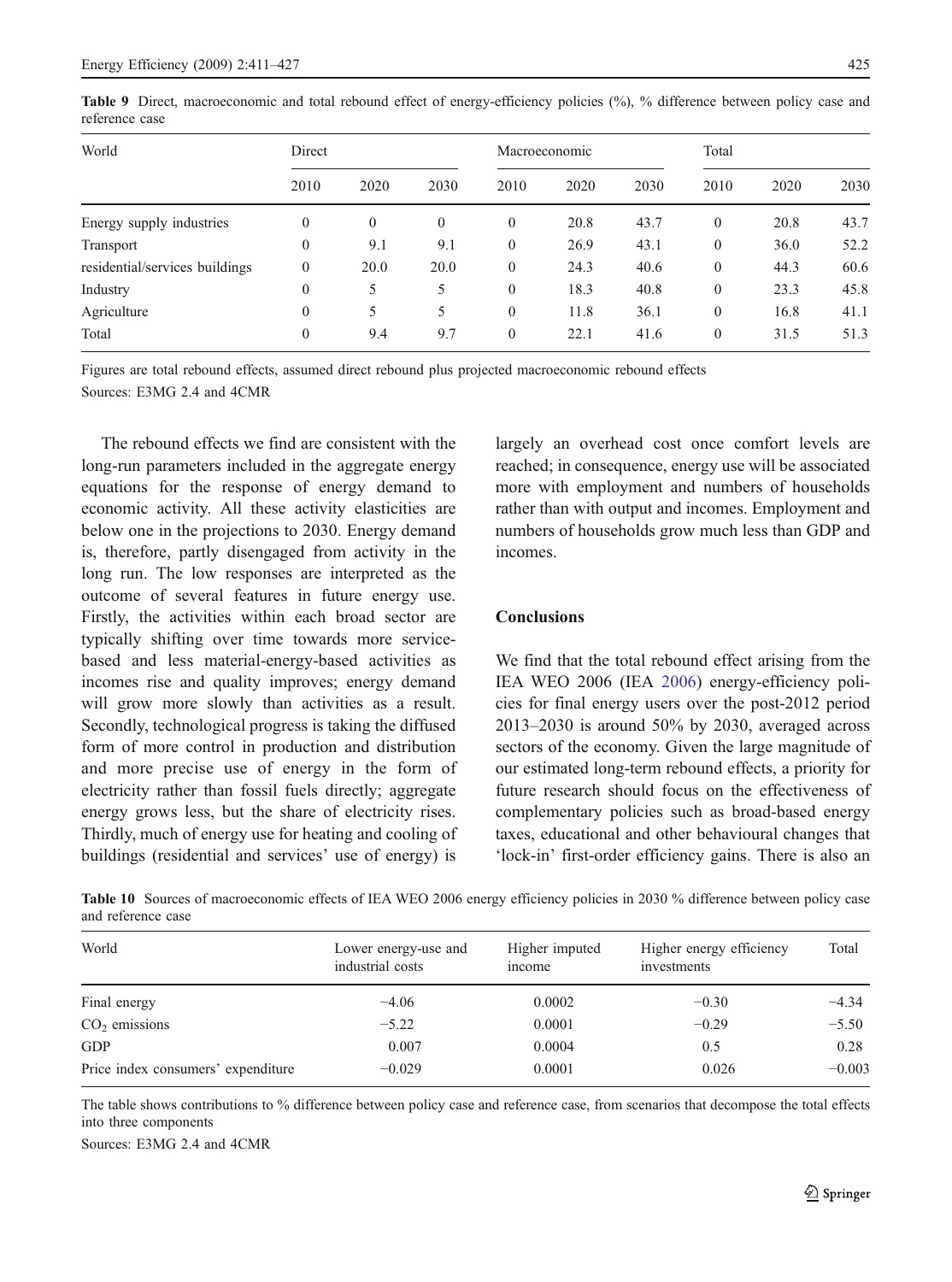<span id="page-15-0"></span>important role for the development of policies that are not focused on saving energy alone but on portfolios of policies that complement behavioural changes to ensure reductions in GHG emissions as living standards improve. For example, a sensible portfolio of policies for transport may combine (1) tighter engine efficiency and GHG standards with (2) a switch of fuel taxes to GHG taxes and (3) requirements that all new cars and trucks have  $CO<sub>2</sub>$  metres visible to drivers to provide real-time feedback on how driving behaviour affects fuel use.

The macroeconomic rebound effects arise from the reduction in energy costs for consumers and producers (particularly for energy-intensive industries). The lower energy costs for consumers lead them to substitute away from oil, gas and electricity to a wide range of other goods and services, typically with relatively small energy and carbon content; hence, the rebound effect is low. In industry, the targeted reductions in energy and carbon intensities lead to a reduction in their industrial costs and, therefore, prices and consequently more output and exports.

Acknowledgements This paper has been prepared as a contribution to the research of the UK Energy Research Centre and the UK Tyndall Centre for Climate Change Research. The authors are grateful for the support of the Centres and their funding from the UK Research Councils.

#### References

- Aghion, P., & Howitt, P. (1998). Endogenous Growth Theory. Cambridge: MIT.
- ADAM D-M2.1. (2007). Portfolio of policy and technological options for P3a case study.
- Anderson, D., & Winne, S. (2004). 'Modelling innovation and threshold effects in climate change mitigation', Working Paper No. 59, Tyndall Centre for Climate Change Research. [www.tyndall.ac.uk/publications/pub\\_list\\_2004.shtml.](http://www.tyndall.ac.uk/publications/pub_list_2004.shtml)
- Barker, T. (2008). 'The economics of dangerous climate change". Editorial for the Special Issue of Climatic Change on "The Stern Review and its Critics". Climatic Change, 89, 173–194. doi:[10.1007/s10584-008-9433-x](http://dx.doi.org/10.1007/s10584-008-9433-x).
- Barker, T. S., Ekins, P., & Johnstone, N. (1995). Global Warming and Energy Demand. London: Routledge.
- Barker, T., Pan, H., Köhler, J., Warren, R., & Winne, S. (2006). Decarbonizing the Global Economy with Induced Technological Change: Scenarios to 2100 using E3MG. In O. Edenhofer, K. Lessmann, K. Kemfert, M. Grubb, & J. Köhler (Eds.), Induced Technological Change: Exploring its Implications for the Economics of Atmospheric Stabilization Energy Journal Special Issue on the International Model Comparison Project.
- Barker, T., Ekins, P., & Foxon, T. (2007). The macroeconomic rebound effect and the UK economy. Energy Policy, 35, 4935–4946. doi:[10.1016/j.enpol.2007.04.009](http://dx.doi.org/10.1016/j.enpol.2007.04.009).
- Bentzen, J., & Engsted, T. (1993). Short- and long-run elasticities in energy demand: a cointegration approach. Energy Economics, 15(1), 9–16. doi[:10.1016/0140-9883\(93\)90037-R](http://dx.doi.org/10.1016/0140-9883(93)90037-R).
- BERR ER (2006). Energy review. Overarching initial regulatory impact assessment, Department for Business & Regulatory Reform, <http://www.berr.gov.uk/files/file32177.pdf>.
- BERR EWP (2007). Meeting the energy challenge. A white paper on energy, Department for Business & Regulatory Reform, <http://www.berr.gov.uk/files/file39387.pdf>.
- Brookes, L. (1990). The Greenhouse Effect: Fallacies in the energy efficiency solution. Energy Policy, 18, 199–201. doi:[10.1016/0301-4215\(90\)90145-T.](http://dx.doi.org/10.1016/0301-4215(90)90145-T)
- DeCanio, S. (2003). Economic Models of Climate Change: A Critique. New York: Palgrave-Macmillan.
- Dimitropoulos, J. (2007). Energy productivity improvements and the rebound effect: An overview of the state of knowledge. Energy Policy, 35, 6354–6363. doi[:10.1016/j.](http://dx.doi.org/10.1016/j.enpol.2007.07.028) [enpol.2007.07.028.](http://dx.doi.org/10.1016/j.enpol.2007.07.028)
- Franzén, M., & Sterner, T. (1995). Long-run Demand Elasticities for Gasoline. In T. Barker, N. Johnstone & P. Ekins (Eds.), Global Warming and Energy Elasticities. London: Routledge.
- Geller, H., Harrington, P., Rosenfeld, A. H., Tanishimad, S., & Unander, F. (2006). Polices for increasing energy efficiency: Thirty years of experience in OECD countries. Energy Policy, 34, 556–573. doi:[10.1016/j.enpol.](http://dx.doi.org/10.1016/j.enpol.2005.11.010) [2005.11.010.](http://dx.doi.org/10.1016/j.enpol.2005.11.010)
- Greening, L., Greene, D. L., & Difiglio, C. (2000). Energy Efficiency and Consumption - The Rebound Effect - A Survey. Energy Policy, 28, 389–401. doi[:10.1016/S0301-](http://dx.doi.org/10.1016/S0301-4215(00)00021-5) [4215\(00\)00021-5.](http://dx.doi.org/10.1016/S0301-4215(00)00021-5)
- Grepperud, S., & Rasmussen, I. (2004). A general equilibrium assessment of rebound effects. Energy Economics, 26, 261–282. doi[:10.1016/j.eneco.2003.11.003](http://dx.doi.org/10.1016/j.eneco.2003.11.003).
- Grubb, M. (1990). Energy efficiency and economic fallacies. Energy Policy, 18, 783–785. doi:[10.1016/0301-4215\(90\)](http://dx.doi.org/10.1016/0301-4215(90)90031-x) [90031-x.](http://dx.doi.org/10.1016/0301-4215(90)90031-x)
- Herring, H. (2004). The rebound effect and energy conservation. In C. Cleveland (Ed.), The Encyclopedia of Energy. Academic Press/Elsevier Science.
- Herring, H., & Sorrell, S. (2009). Energy efficiency and sustainable consumption. The Rebound Effect, Macmillan Publishers Limited.
- Holt, R. (2007). What is Post Keynesian economics? In M. Forstater, G. Mongiovi & S. Pressman (Eds.), Post Keynesian macroeconomics. London: Routledge.
- Hunt, L., & Manning, N. (1989). Energy price- and incomeelasticities of demand: some estimates for the UK using the cointegration procedure. Scottish Journal of Political Economy, 36(2), 183–193. doi[:10.1111/j.1467-9485.1989.](http://dx.doi.org/10.1111/j.1467-9485.1989.tb01085.x) [tb01085.x.](http://dx.doi.org/10.1111/j.1467-9485.1989.tb01085.x)
- International Energy Agency (Ed.) (2005). The Experience with Energy Efficiency Policies and Programmes in IEA Countries. Paris: IEA.
- International Energy Agency (Ed.) (2006). World Energy Outook 2006 (IEA WEO 2006). Paris: IEA
- International Energy Agency (Ed.) (2007). World Energy Outook 2007 (IEA WEO 2007). Paris: IEA